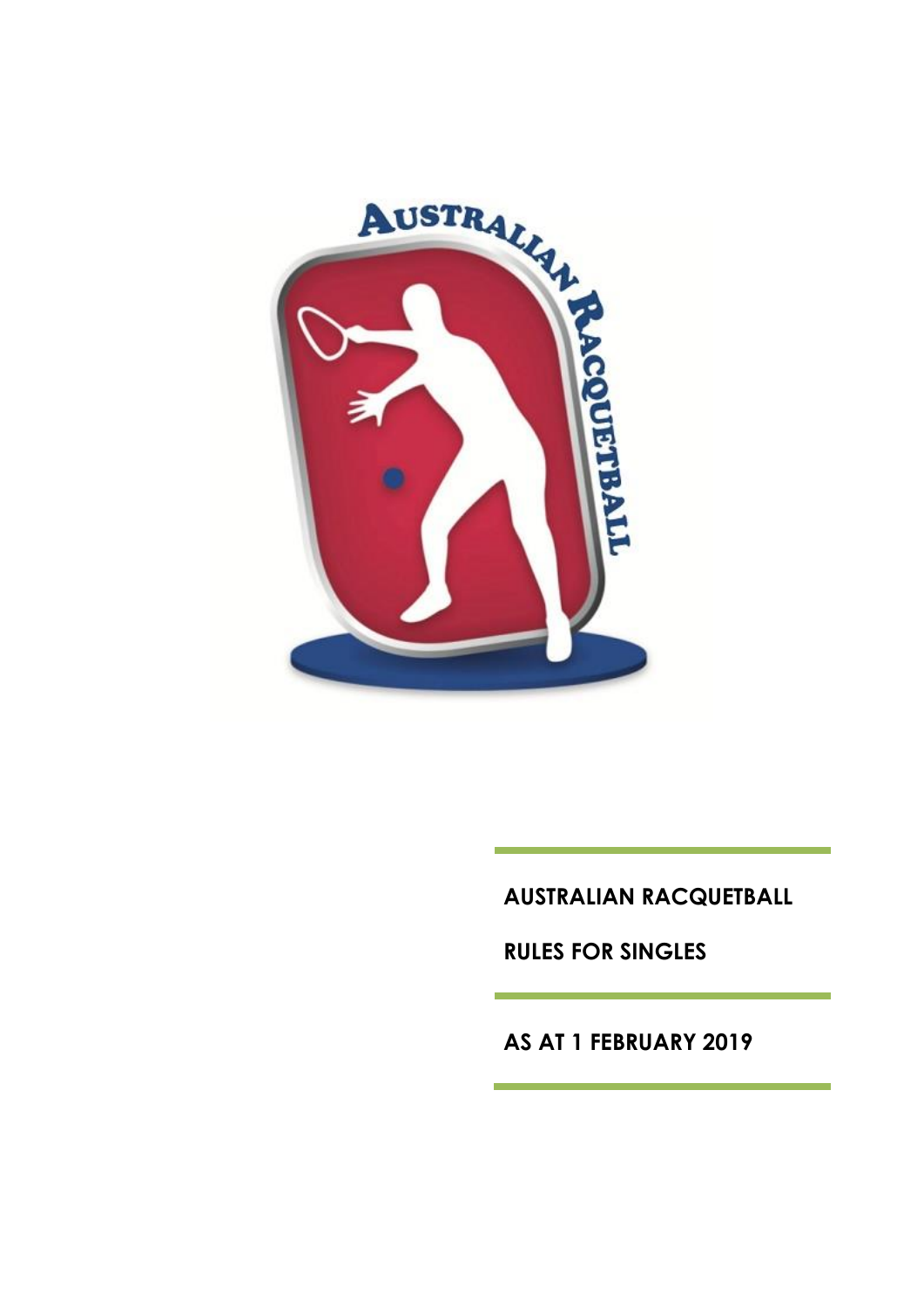## **AUSTRALIAN RACQUETBALL SINGLES RULES FOR 2019**

The Singles Rules for 2019 have been reviewed by Australian Racquetball's National Rules Committee, following proposals received from the racquetball community.

#### **CHANGES TO THE RULES AS AT 1 FEBRUARY 2019**

#### Rule 4 The Warm Up

Rule 4.1 - At the start of a match the players go on court together to warm up the ball for a maximum of 4 minutes. After 2 minutes the players must change sides, unless they have already done so. (change from 5 minutes to 4 minutes in total time and change from 2 and a half minutes to 2 minutes for each side).

#### Rule 8 Interference

Rule 8.1.4 - Now to read – the freedom to strike the ball to any part of the front wall, rather than the entire front wall.

#### Rule 8.9 Racquet Swing

A new Rule 8.9.3 - where there has been no actual contact and the swing has been held by the striker for fear of hitting the opponent, the provisions of 8.6 apply.

Rule  $8.11$  – Now reads: Freedom to strike the ball to any part of the front wall.

(Change from entire front wall).

The Rules are followed by a set of Appendices which include Guidelines on Rules Interpretations for players and referees. The Guidelines are to be read in conjunction with the Rules.

I would like to pay special thanks to my fellow members of the Australian Racquetball National Rules Committee, who brought a wealth of knowledge to the review and have greatly assisted in this review of the Rules. I sincerely thank them for their time, ideas, patience and reviews of draft documents.

The National Rules Committee members are:

| Murray Ashcroft (Chair)  | New South Wales                         |
|--------------------------|-----------------------------------------|
| Sam Abishara             | South Australia                         |
| David Maher              | Victoria                                |
| <b>Chris Fuhrmeister</b> | Victoria                                |
| Shane Skidmore           | Victoria                                |
| Paul Vear                | General Manager, Australian Racquetball |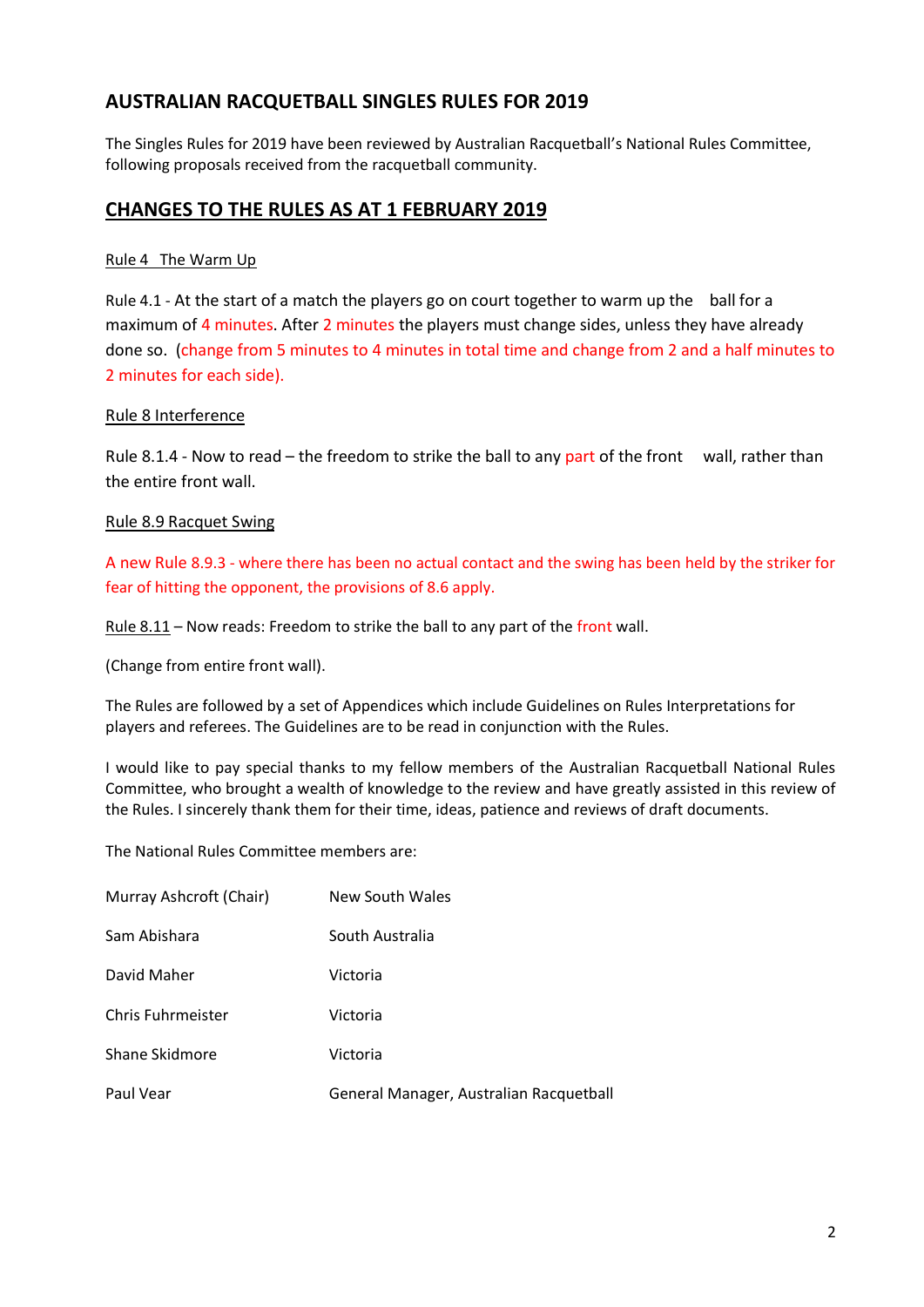# **TABLE OF CONTENTS**

| $\mathbf{1}$            |  |
|-------------------------|--|
| $\overline{2}$          |  |
| 3                       |  |
| $\overline{\mathbf{A}}$ |  |
| 5                       |  |
| 6                       |  |
| $\overline{\mathbf{z}}$ |  |
| 8                       |  |
| 9                       |  |
| 10                      |  |
| 11                      |  |
| 12                      |  |
| 13                      |  |
| 14                      |  |
| 15                      |  |

# **APPENDIX**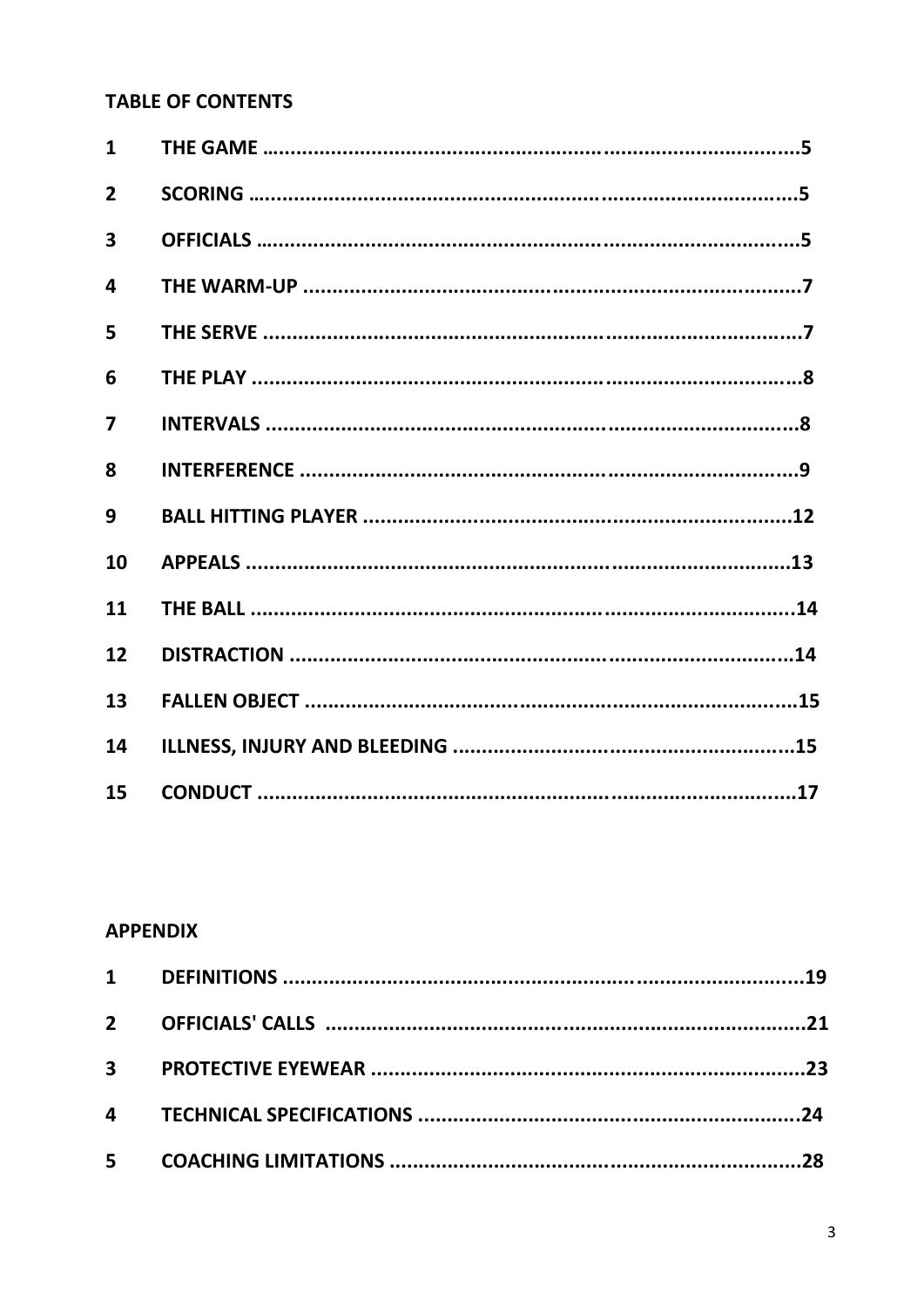# **RACQUETBALL - SINGLES RULES**

The definition of words in italics may be found in Appendix 1.

# **INTRODUCTION**

Racquetball is played in a confined space. Two principles are essential for orderly play:

**Safety:** Players must always place safety first and not take any action that could endanger the opponent.

**Fair play:** Players must respect the rights of the opponent and play with honesty.

## **1 THE GAME**

- **1.1.** Singles Racquetball is played in a court between two players, each holding a racquet, with a safety strap attached to the racquet and secured around the wrist, to strike the ball. The court, ball and racquet must meet the specifications (see Appendix 4).
- **1.2** Each rally starts with a serve, and the players then return the ball alternatively until the rally ends (see Rule 6: The Play).
- **1.3** Play must be continuous as far as practical.

# **2 SCORING**

- **2.1** The winner of a rally scores 1 point and serves to begin the next rally.
- **2.2** Each game is played to 21 points, except that if the score reaches 20-all, the game continues until one player reaches 22 points.
- **2.3** A match is normally the best of 3 games.
- **2.4** Games and Matches may be altered in format as decided by the Match & Pennant, or Tournament, or Competition Committees, to suit their own particular requirements.

# **3 OFFICIALS**

- **3.1** A match should normally be officiated by a Marker and a referee, both of whom must keep a record of the score and who is serving.
- **3.2** If there is only one Official, that Official is both Marker and the Referee. A player may *appeal* any call or lack of call made by that Official as the Marker to that same Official as the Referee.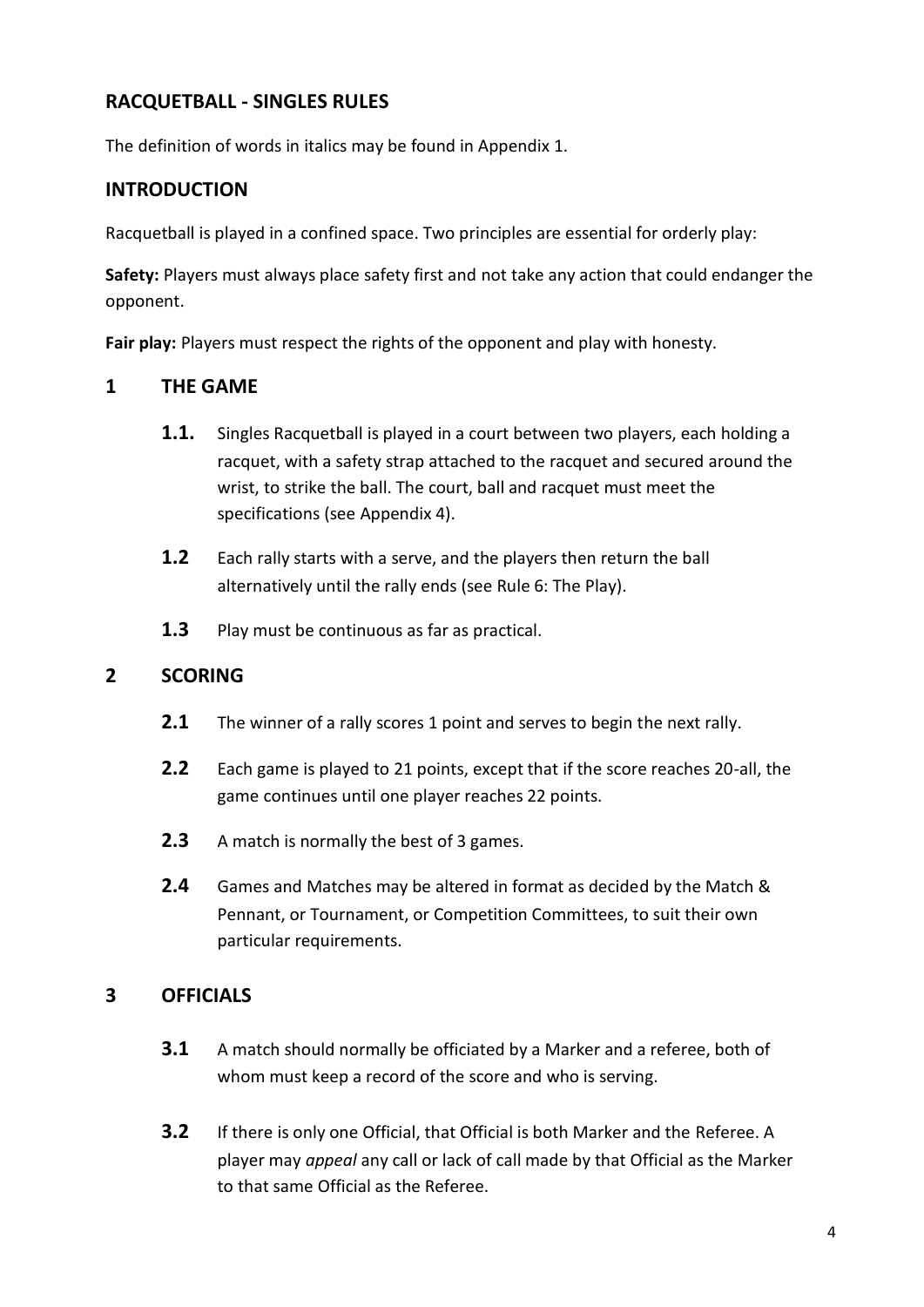- **3.3** The correct position for the Officials is seated at the centre of the back wall, as close to that wall as possible and just above the out-line.
- **3.4** When addressing players, Officials must use the family name, where possible.

## **3.6 The Marker:**

- 3.6.1 must announce the match, introduce each game, and announce the result of each game and the match (see Appendix 2);
- 3.6.2 must call *"fault", "down", "out", "not up"* or *"stop",* as appropriate;
- 3.6.3 must make no call, if unsure about a serve or return;
- 3.6.4 must call the score without delay at the end of a rally, with the server's score first, preceded by *"hand out"* when there is a change of server;
- 3.6.5 must repeat the Referee's decision after a player's request for a let, and then call the score;
- 3.6.6 must wait for the Referee's decision after a player's *appeal* against a Marker's call or lack of a call, and then call the score;
- 3.6.7 must call "Game Ball" when a player needs 1 point to win a game, "Match Ball" when a player needs 1 point to win the Match.

## **3.7 The Referee**

- 3.7.1 must postpone the match if the court is not satisfactory for play; or suspend play if the match is already in progress, and when the match resumes later, allow the score to stand;
- 3.7.2 must allow a let if through no fault of either player a change of court conditions affect a rally;
- 3.7.3 may award the match to a player whose opponent is not on court ready to play within the time stated in the competition rules;
- 3.7.4 must rule on all matters, including all requests for a let and all *appeals* against a Marker's call or lack of call;
- 3.7.5 must rule immediately if disagreeing with the Marker's call or lack of call, stopping play immediately;
- 3.7.6 must correct the score immediately if the Marker announces the score incorrectly, stopping play if necessary;
- 3.7.7 must enforce all the Rules relating to time, announcing "15 seconds", "Half Time" and "Time", as appropriate;
- **Note:** It is the player's responsibility to be close enough to hear these announcements.
- 3.7.8 must make the appropriate decision if the ball hits either player (see Rule 9: Ball Hitting A Player);
- 3.7.9 may allow a let if unable to decide an *appeal* against a Marker's call or lack of call;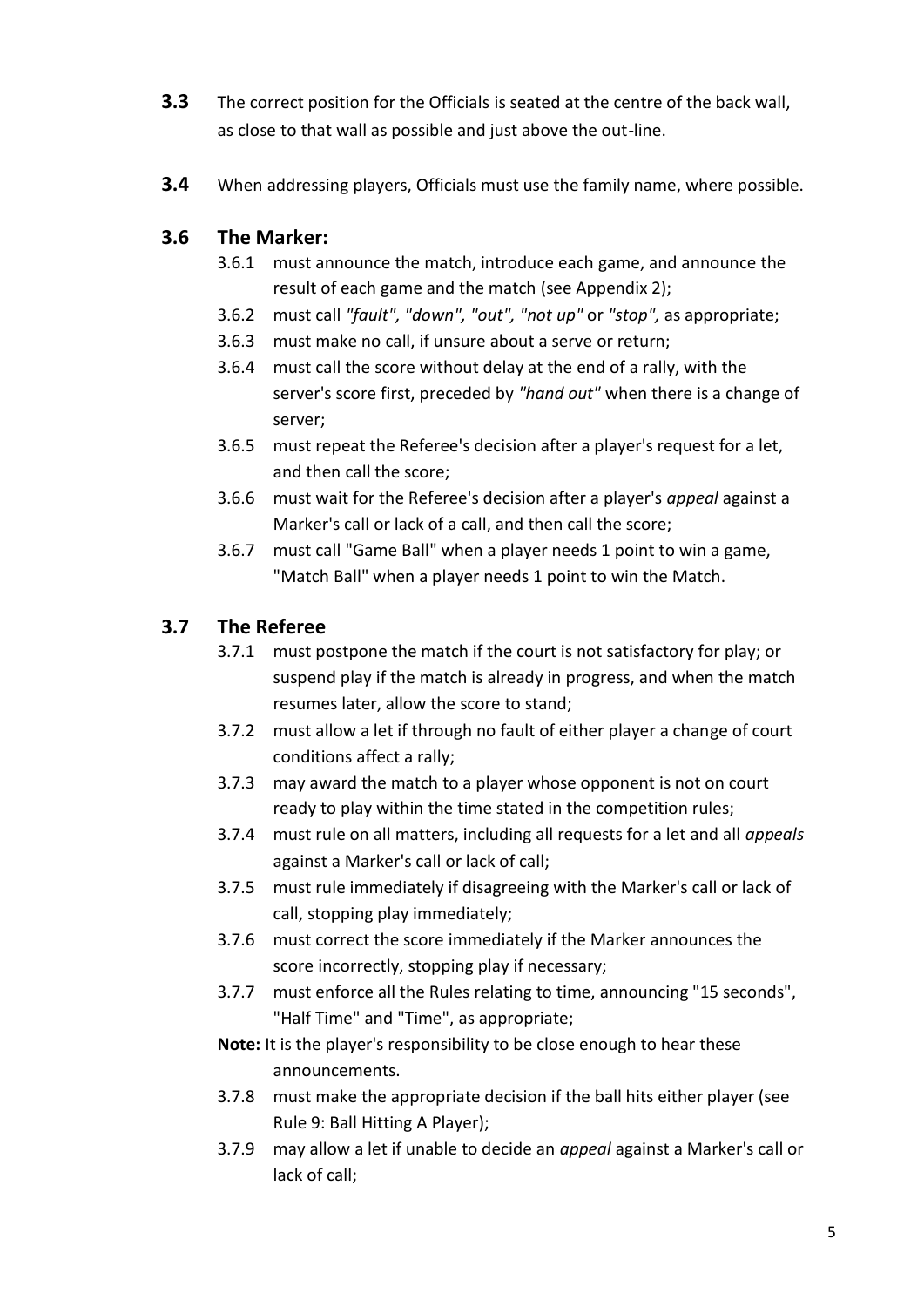- 3.7.10 must ask the player for clarification if uncertain about the reason for a request for a let or an *appeal*;
- 3.7.11 may give an explanation for a decision;
- 3.7.12 must announce all decisions in a voice loud enough to be heard by the players, the Marker and the spectators;
- 3.7.13 must apply Rule 15 (Conduct) if a player's conduct is unacceptable;
- 3.7.14 must suspend play if the behaviour of any person, other than a player, is disruptive or offensive, until the behaviour has ceased, or until the offending person has left the court area.

## **4 THE WARM-UP**

- **4.1** At the start of a match the players go on court together to warm up the ball for a maximum of 4 minutes. After 2 minutes the players must change sides, unless they have already done so.
- **4.2** The players must have equal opportunities to strike the ball. A player retaining control of the ball for an unreasonable time is warming up unfairly and Rule 15 (Conduct) must be applied.

## **5 THE SERVE**

- **5.1** The player who wins the spin of the racquet serves first.
- **5.2** If a rally ends in a let, the server must serve again.
- **5.3** After the Marker has called the score, both players must resume play without unnecessary delay. However, the server must not serve before the receiver is ready.
- **5.4** A serve is good, if:
	- 5.4.1 the ball shall be bounced once only on the floor in front of the "service line" and struck with an underarm action. It shall be served directly onto the front wall above the "tin" so that on its return, unless volleyed, it reaches the floor behind the "service line", either with or without touching the side wall and before touching the back wall, including the junction of the back wall and the floor ("the nick"). Should a player, having dropped the ball, make no attempt to strike it, it may be dropped again for that service. **NOTE:** *A player with the use of only one arm may utilize the racquet to drop the ball before striking it.*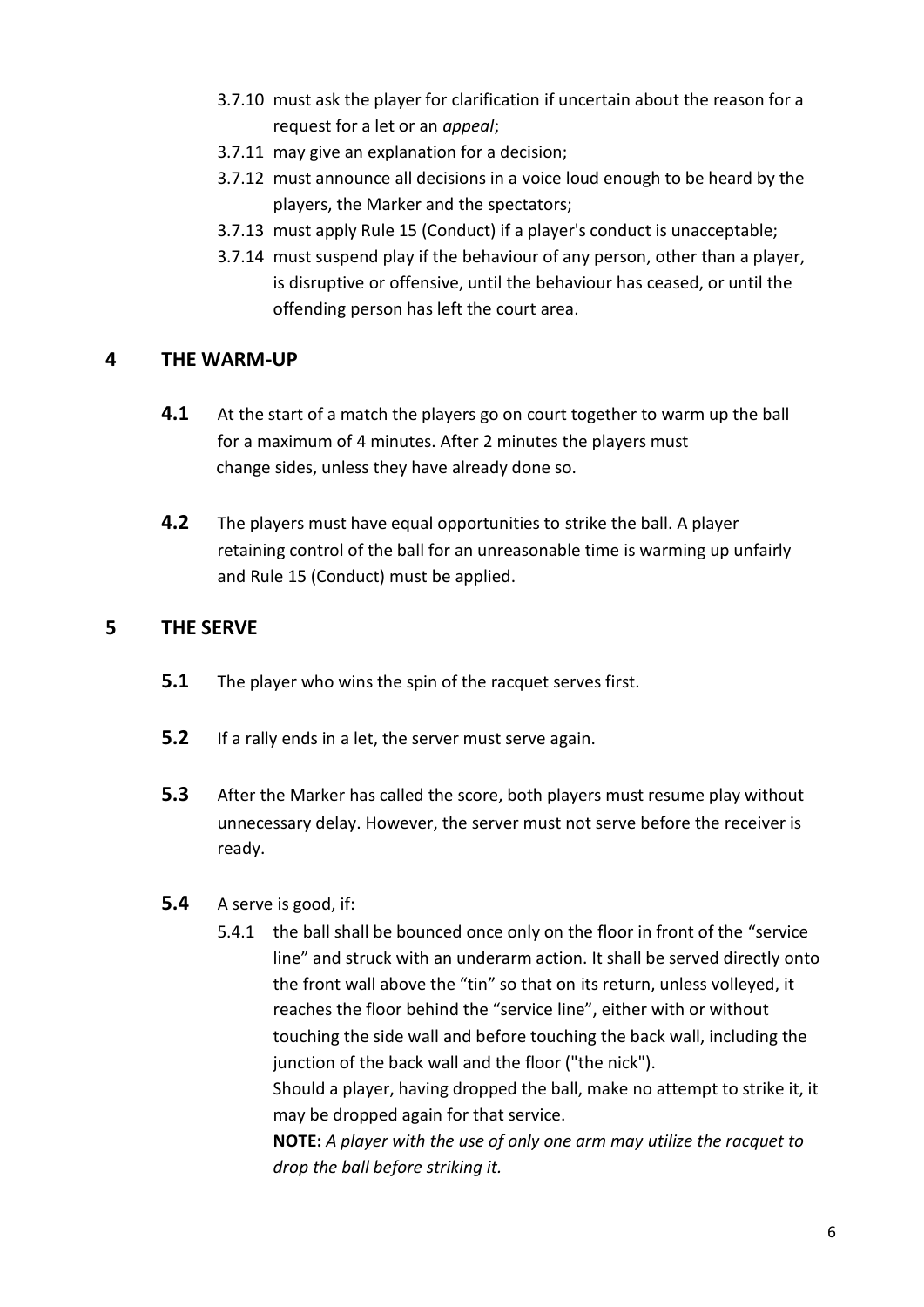- 5.4.2 at the time of striking the ball the server has both feet entirely in front of the "service line".
- 5.4.3 If the server serves a fault they shall serve again. If the repeated serve is again a fault the server loses the point. The receiver cannot play a fault.
- 5.4.4 The server must not serve until the score has been called by the Marker, who must do so without delay. In such an event, the Referee must stop play and instruct the server to wait until the score has been called.
- 5.4.5 A let is allowed if the receiver is not ready to return the serve and does not attempt to do so. However, if the serve is a "Fault" or "Out" or "Hits the Tin" then the normal result of the serve would stand.
- **5.5** The server loses the point:
	- 5.5.1 If the server makes one or more *attempts* to strike the ball, but fails to do so.
	- 5.5.2 If in the opinion of the Referee, the ball is not *Correctly Struck*.
	- 5.5.3 If the ball is served onto or below the *Tin,* or if the ball is served *out* or the ball touches any other wall before hitting the front wall.

## **6 THE PLAY**

- **6.1** If the serve is good, play continues as long as each return is good. or until a player requests a let or makes an *appeal*, or one of the Officials makes a call, or the ball hits either player or their clothing or the non-striker's racquet.
- **6.2** A return is good if the ball:
	- 6.2.1 is struck *correctly* before it has bounced twice on the floor; and
	- 6.2.2 without hitting either player, or their clothing or racquet, hits the front wall, either directly or after hitting any other wall(s), above the tin and below the out-line, without having first bounced on the floor; and
	- 6.2.3 rebounds from the front wall without touching the tin; and
	- 6.2.4 is not *out.*

# **7 INTERVALS**

- **7.1** A maximum of 90 seconds is permitted between the end of the warmup and the start of play, and between each game.
- **7.2** Players must be ready to resume play at the end of any interval, but play may resume earlier if both agree.
- **7.3** A maximum of 90 seconds is permitted to change damaged equipment. This includes glasses, protective eye-wear or a dislodged contact lens. The player must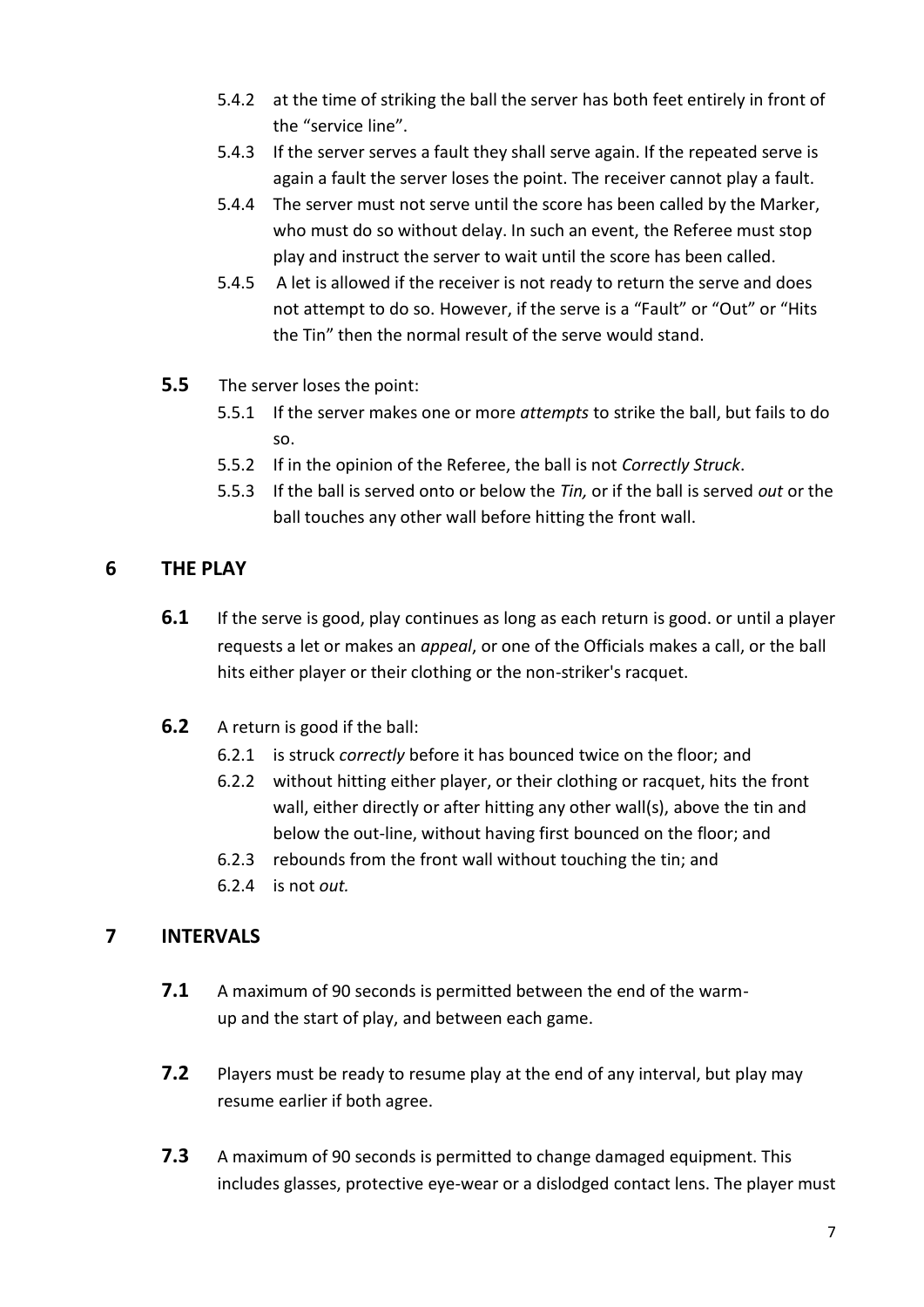complete the change as quickly as possible, or Rule 15 (Conduct) must be applied.

- **7.4** intervals in the case of injury or bleeding are specified in Rule 14 (Injury).
- **7.5** During any interval either player may strike the ball.

## **8 INTERFERENCE**

- **8.1** After completing a reasonable follow-through, a player must make every effort to clear, so that when the ball rebounds from the front wall the opponent has:
	- 8.1.1 a *fair view* of the ball on its rebound from the front wall; and
	- 8.1.2 unobstructed direct access to the ball; and
	- 8.1.3 the space to make a reasonable swing at the ball; and
	- 8.1.4 the freedom to strike the ball to any part of the front wall. Interference occurs when the player does not provide the opponent with all of these requirements.
- **8.2** A striker who believes that interference has occurred may stop and request a let, preferably by saying "Let, please". That request must be made without undue delay.

#### **Notes:**

- Before accepting any form of request the Referee must be satisfied that the player is actually requesting a let.
- A request for a let includes a request for a stroke.
- Normally, only the striker may request a let for interference. However, if the non-striker requests a let for lack of access before the ball has reached the front wall, that request may be considered, even though that player is not yet the striker.
- **8.3** The Referee, if uncertain about the reason for a request, must ask the player for an explanation.
- **8.4** The Referee may allow a let or award a stroke without a request having been made, stopping play if necessary, especially for reasons of safety.
- **8.5** If the striker strikes the ball and the opponent then requests a let, but then the ball goes *down* or *out,* the opponent wins the rally.

## **8.6 General**

The following provisions apply to all forms of interference: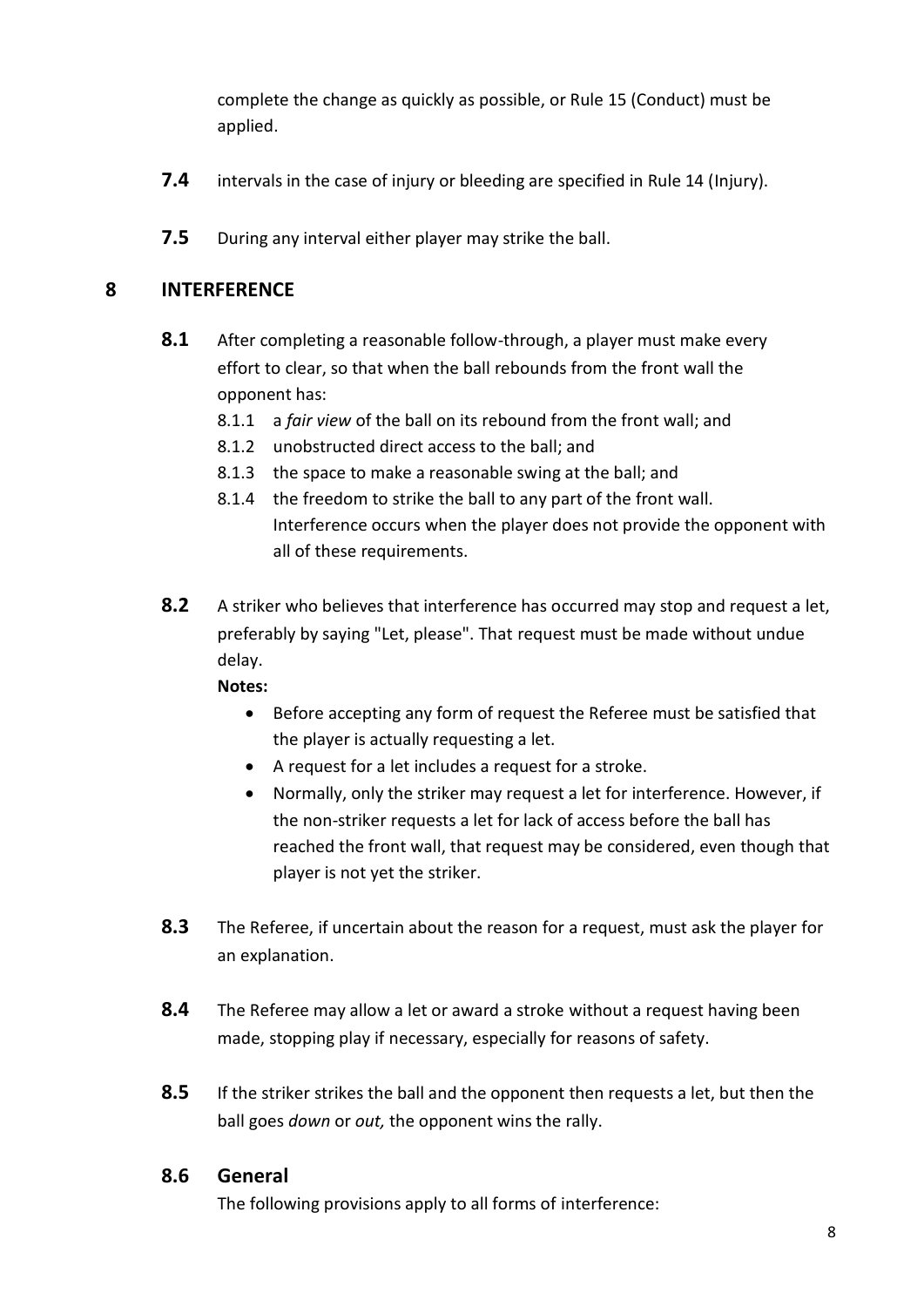- 8.6.1 if there was neither interference nor reasonable fear of injury, no let is allowed;
- 8.6.2 if there was interference but the striker would not have been able to make a *good return*, no let is allowed;
- 8.6.3 if the striker continued play beyond the interference and then requested a let, no let is allowed;
- 8.6.4 If there was interference, but it did not prevent the striker from seeing and getting to the ball to make a *good return*, this is minimal interference and no let is allowed;
- 8.6.5 If the striker would have been able to make a *good return* but the opponent was not making every effort to avoid the interference, a stroke is awarded to the striker;
- 8.6.6 If there was interference that the opponent was making every effort to avoid and the striker would have been able to make a *good return*, a let is allowed;
- 8.6.7 If there was interference and the striker would have made a *winning return*, a stroke is awarded to the striker.

In addition to Rule 8.6, the following provisions apply to specific situations.

## **8.7 Fair View**

Fair View means enough time to view the ball and prepare to strike it as it returns from the front wall.

8.7.1 If the striker requests a let for lack of fair view of the ball on its return from the front wall, the provisions of 8.6 apply.

# **8.8 Direct Access**

If the striker requests a let for lack of direct access to the ball, then

8.8.1 if there was interference but the striker did not make every effort to get to and play the ball, no let is allowed;

## **Note:**

Every effort to get to and play the ball should not include contact with the opponent. If any contact that could have been avoided is made, Rule 15 (Conduct) must be applied.

- 8.8.2 if the striker had direct access but instead took an indirect path to the ball and then requested a let for interference, no let is allowed, unless Rule 8.8.3 applies;
- 8.8.3 if the striker was *wrong-footed*, but showed the ability to recover and make a *good return*, and then encountered interference, a let is allowed, unless the striker would have made a *winning return*, in which case a stroke is awarded to the striker.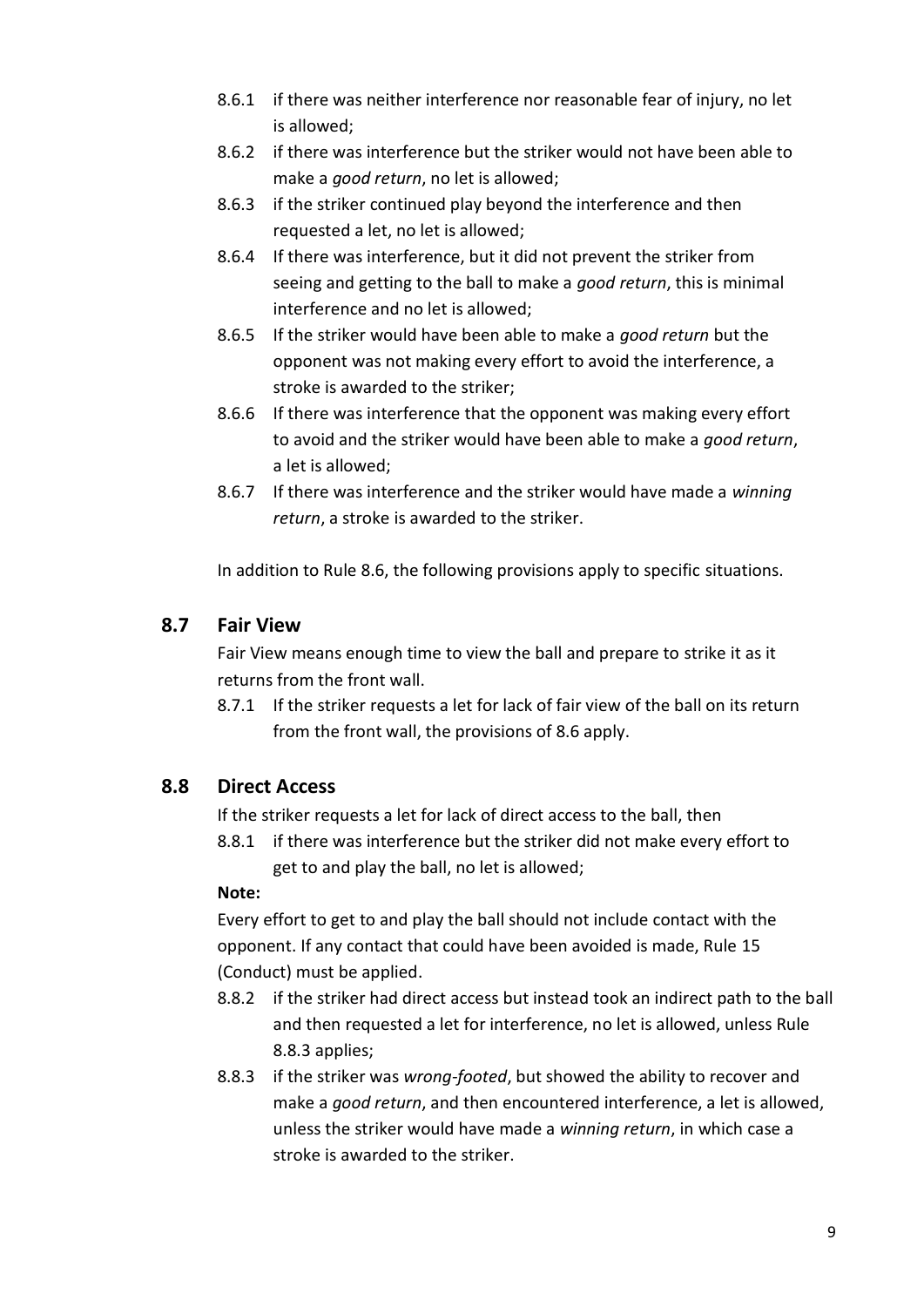# **8.9 Racket Swing**

A reasonable swing comprises a reasonable backswing, a strike at the ball and a reasonable follow-through. The striker's backswing and follow-through are reasonable as long as they do not extend more than necessary. If the striker requests a let for interference to the swing, then:

8.9.1 if the swing was **affected** by slight contact with the opponent who was making every effort to avoid the interference a let is allowed, unless the striker would have made a *winning return*, in which case a stroke is awarded to the striker;

- 8.9.2 if the swing was **prevented** by contact with the opponent, a stroke is awarded to the striker, even if the opponent was making every effort to avoid the interference.
- 8.9.3 where there has been no actual contact and the swing has been held by the striker for fear of hitting the opponent, the provisions of 8.6 apply.

# **8.10 Excessive Swing**

- 8.10.1 If the striker caused the interference by using an excessive swing, no let is allowed.
- 8.10.2 if there was interference but the striker exaggerated the swing, in attempting to earn a stroke, a let is allowed.
- 8.10.3 The striker's excessive swing can contribute to interference when it becomes the latter's turn to play the ball, in which case the opponent may request a let.

# **8.11 Freedom to strike the ball to any part of the front wall**

If the striker refrains from striking the ball because of front-wall interference, and requests a let, then:

- 8.11.1 if there was interference and the ball would have hit the non-striker on a direct path to the front wall, a stroke is awarded to the striker, unless the striker had *turned* or was making a *further attempt*, in which case a let is allowed;
- 8.11.2 if the ball would first have hit the non-striker and then a side wall before reaching the front wall, a let is allowed, unless the return would have been a *winning return*, in which case a stroke is awarded to the striker; or
- 8.11.3 if the ball would first have hit a side wall and then the non-striker before reaching the front wall, a let is allowed unless the return would have been a *winning return*, in which case a stroke is awarded to the striker.

# **8.12 Further Attempt**

If the striker requests a let for interference while making a further attempt to strike the ball, and could have made a good return, then:

8.12.1 if the non-striker had no time to avoid the interference, a let is allowed.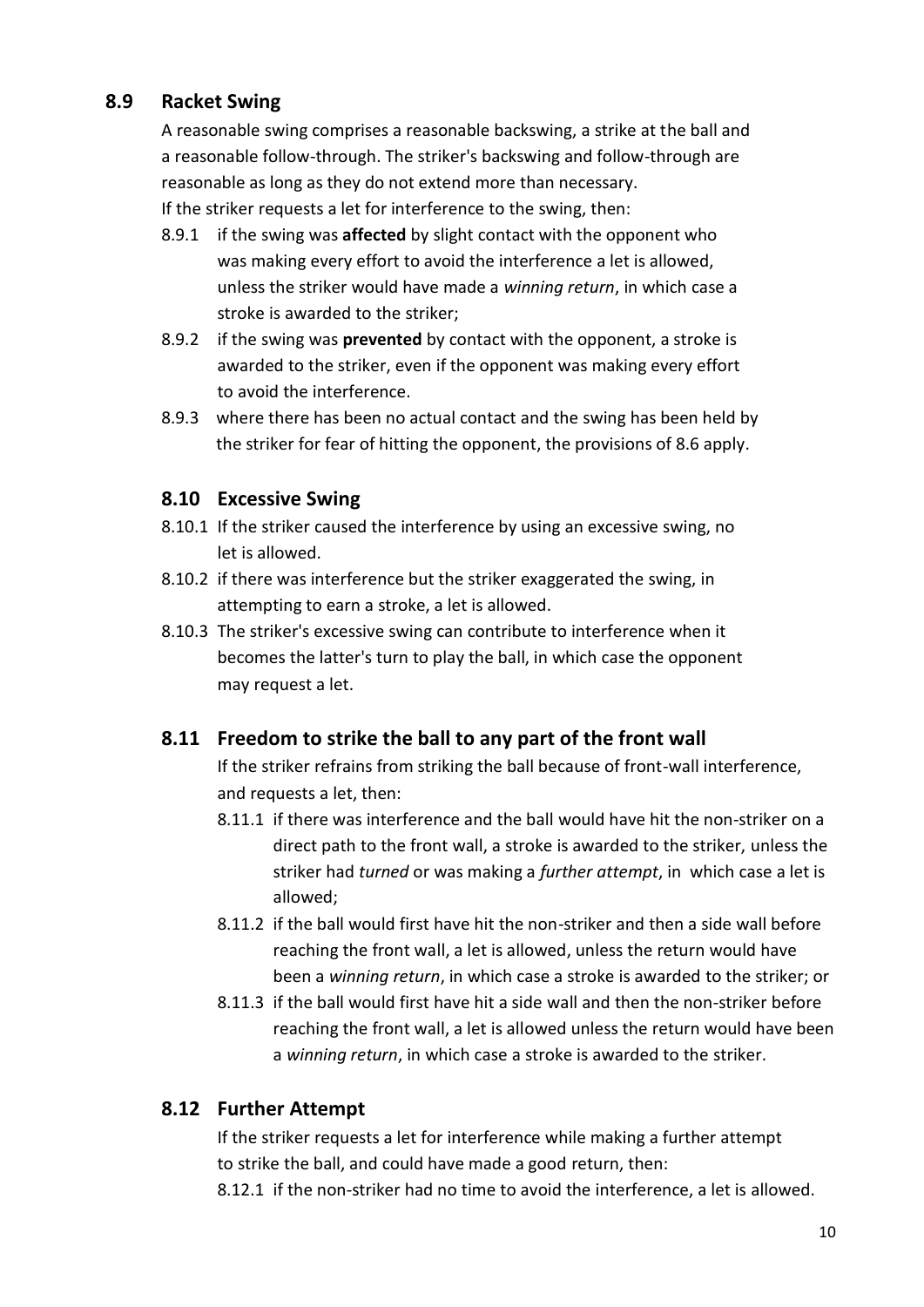# **8.13 Turning**

Turning is the action of the player who strikes, or is in a position to strike the ball to the right of the body after the ball has passed behind it to the left or vice versa, whether the player physically turns or not. If the striker encounters interference while *turning*, and could have made a *good return*, then:

- 8.13.1 if the swing is prevented, even though the opponent was making every effort to avoid the interference, a stroke is awarded to the striker;
- 8.13.2 if the non-striker had no time to avoid the interference, a let is allowed;
- 8.13.3 if the striker could have struck the ball without *turning*, but turned in order to create an opportunity to request a let, no let is allowed.
- 8.13.4 when the striker turns, the Referee must always consider whether the action was dangerous and rule accordingly.

# **9 BALL HITTING A PLAYER**

- **9.1** If the ball, on its way **to the front wall**, hits the non-striker or the nonstriker's racket or clothing, play must stop; then:
	- 9.1.1 if the return would not have been good, the non-striker wins the rally;
	- 9.1.2 if the return was going directly to the front wall, and if the striker was making a first *attempt* without having *turned*, a stroke is awarded to the striker;
	- 9.1.3 if the ball had hit or would have hit any other wall before the front wall and the striker had not *turned*, a let is allowed, unless the return would have been a *winning return*, in which case a stroke is awarded to the striker;
	- 9.1.4 if the striker had not *turned* but was making a *further attempt*, a let is allowed;
	- 9.1.5 if the striker had *turned*, a stroke is awarded to the non-striker, unless the non-striker made a deliberate movement to intercept the ball, in which case, a stroke is awarded to the striker.
	- NB: The following shots are allowed in Singles:
		- (i) Striking the ball between the striker's legs.
		- (ii) Striking the ball behind the striker's back.
		- (iii) Striking the ball after allowing it to pass behind the striker's body.
- **9.2** If the ball on its return from the front wall, hits a player before bouncing twice on the floor, play must stop; then:
	- 9.2.1 if the ball hits the **non-striker**, or the non-striker's racket, before the striker has made an *attempt* to strike the ball and no interference has occurred, the striker wins the rally, unless the striker's position has caused the striker to be hit, in which case a let is allowed.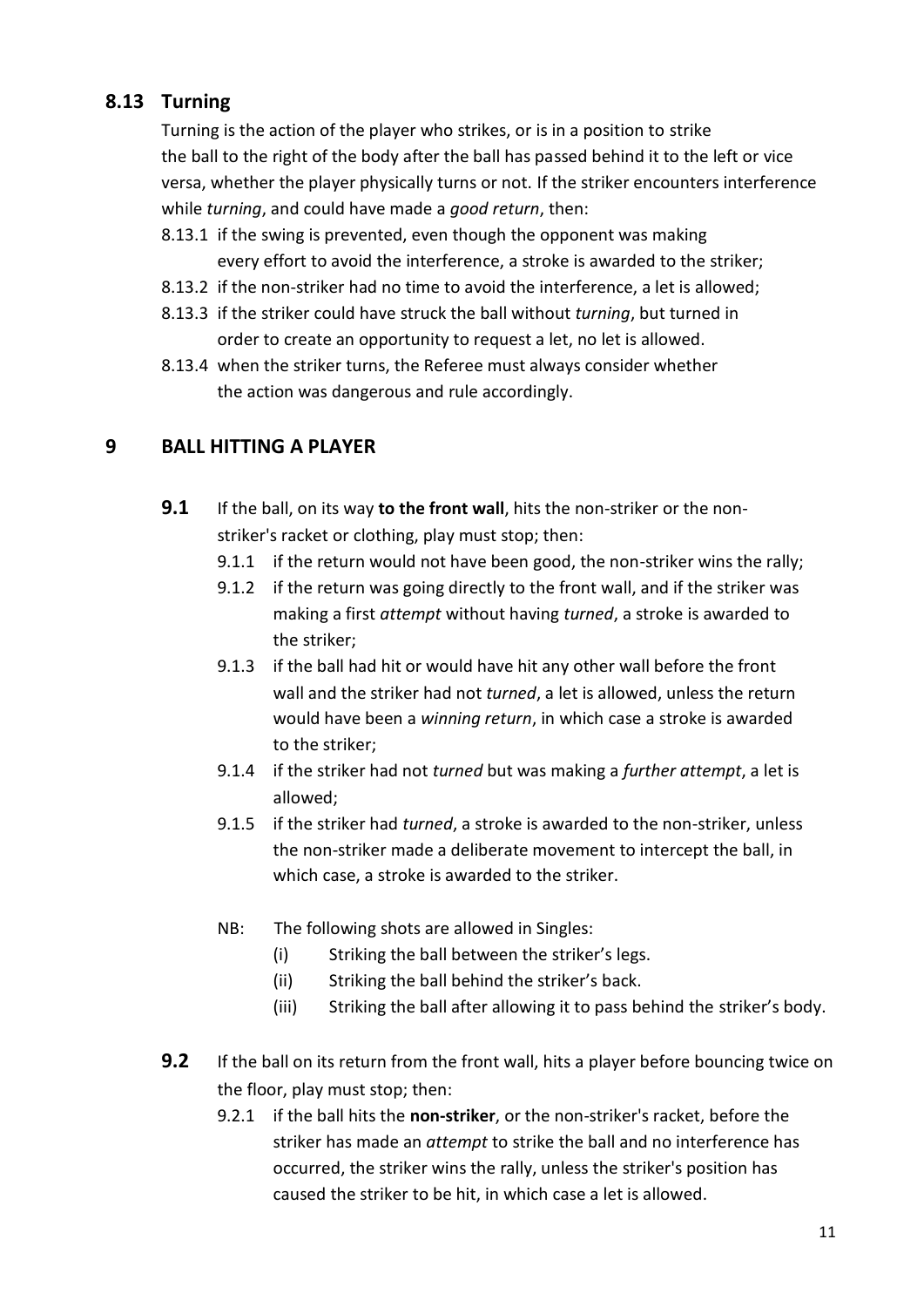- 9.2.2 if the ball hits the non-striker, or the non-striker's racket, after the striker has made one or more attempts to strike the ball, a let is allowed, providing the striker could have made a good return. Otherwise, the non-striker wins the rally.
- 9.2.3 if the ball hits **the striker** and there is no interference, the non-striker wins the rally. If interference has occurred, Rule 8 (Interference) applies.
- **9.3** If the striker hits the non-striker with the ball, the Referee must consider if the action was dangerous and rule accordingly.

## **10 APPEALS**

- **10.1** Either player may stop play during the rally and appeal against any call or lack of call by the Marker by saying "Appeal, please."
- **10.2** The loser of a rally may appeal against any call or lack of a call by the Marker by saying "Appeal, please."
- **10.3** If the Referee is uncertain which return is being appealed, the Referee must ask for clarification. If there is more than one appeal, the Referee must consider each one.
- **10.4** After the ball has been served, neither player may appeal anything that occurred before that serve, with the exception of a broken ball.
- **10.5** At the end of a game any appeal regarding the last rally must be immediate.
- **10.6** In response to an appeal against a Marker's call or lack of call the Referee must:
	- 10.6.1 if the Marker's call or lack of call was correct, allow the result of the rally to stand; or
	- 10.6.2 if the Marker's call was incorrect, allow a let, unless the Marker's call interrupted a *winning return* by either player, in which case award the rally to that player; or
	- 10.6.3 if the Marker made no call on a second serve or return that was not good, award the rally to the other player; or
	- 10.6.4 if the Referee was uncertain whether the serve was good, allow a let; or
	- 10.6.5 if the Referee was uncertain whether the return was good, allow a let, unless the Marker's call interrupted a *winning return* by the other player, in which case award the rally to that player.
- **10.7** In all cases the Referee's decision is final.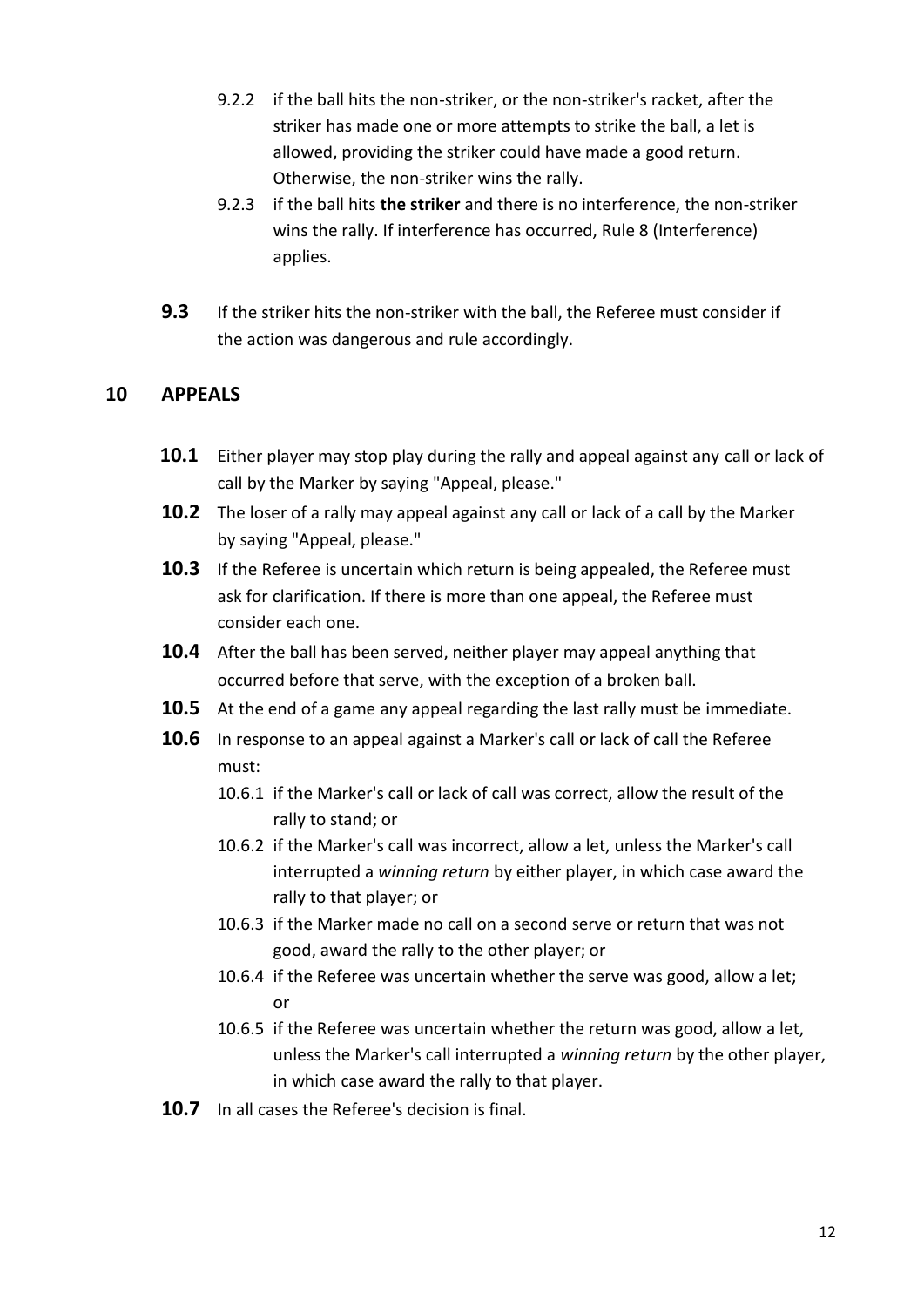## **11 THE BALL**

- **11.1** If the ball breaks during a rally, a let is allowed for that rally.
- **11.2** If a player stops play to *appeal* that the ball is broken, and it is found that the ball is not broken, that player loses the rally.
- **11.3** If the receiver, before *attempting* to return serve, appeals that the ball is broken, and the ball is found to be broken, the Referee, if uncertain when it broke must allow a let for the previous rally.
- **11.4** A player who wishes to appeal at the end of a game that the ball is broken must do so immediately and before leaving the court.
- **11.5** The ball must be changed if both players agree or if the Referee agrees with one player's request.
- **11.6** If a ball has been replaced, or if the players resume the match after a delay, the players may warm up the ball. Play resumes when both players agree or at the discretion of the Referee, whichever is sooner.
- **11.7** The ball must remain in the court at all times, unless the Referee permits its removal.
- **11.8** If the ball becomes wedged in any part of the court, a let is allowed.
- **11.9** A let may be allowed if the ball touches any article in the court.
- **11.10** No let is allowed for any unusual bounce.
- **11.11** If an otherwise good return has been made but the ball goes *out* on the first bounce a Let is allowed.

## **12 DISTRACTION**

- **12.1** Either player may request a let because of distraction, but must do so immediately.
- **12.2** If the distraction was caused by one of the players, then: 12.2.1 if **accidental**, a let is allowed, unless a player's *winning return* was interrupted, in which case the rally is awarded to that player; 12.2.2 if **deliberate**, Rule 15 (Conduct) must be applied.
- **12.3** If the distraction was not caused by one of the players, a let is allowed, unless a player's *winning return* was interrupted, in which case the rally is awarded to that player.
- **12.4** At some events crowd reactions during play may occur. To encourage spectator enjoyment, Rule 12.3 may be suspended, and if sudden crowd noise occurs, players will be expected to continue play and Referees will not ask spectators to be quiet. However, a player who stops play and requests a let because of a loud or isolated noise from off the court may be allowed a let for distraction.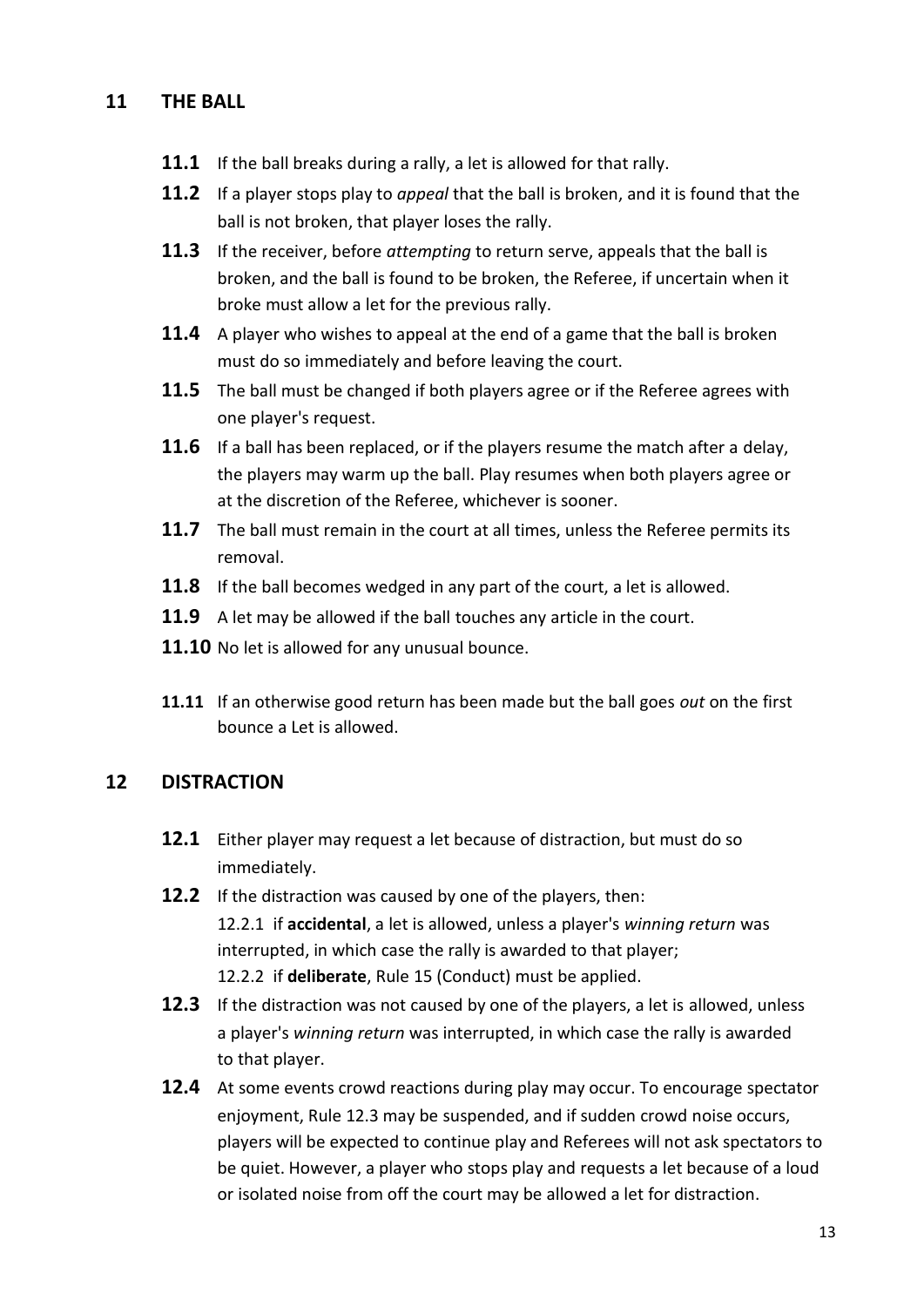## **13 FALLEN OBJECT**

- **13.1** A player who drops a racket may pick it up and play on, unless the ball touches the racket, or distraction occurs, or the Referee applies a Conduct Penalty.
- **13.2** A striker who drops the racket because of interference may request a let.
- **13.3** A non-striker who drops the racket because of contact during the striker's effort to reach a ball may request a let, and Rule 12 (Distraction) applies.
- **13.4** If any object, other than a player's racket, falls to the floor during a rally, play must stop; then:
	- 13.4.1 if the object fell from a player without any contact with the opponent, the opponent wins the rally;
	- 13.4.2 if the object fell from a player because of contact with the opponent, a let is allowed, unless the striker has struck a winning return, or requests a let for interference, in which case Rule 8 (Interference) is applied;
	- 13.4.3 if the object falls from a source other than a player, a let is allowed, unless;
	- 13.4.4 the striker's *winning return* was interrupted, in which case the rally is awarded to the striker;
	- 13.4.5 if the object was not seen until the rally ended and it had no effect on the outcome of the rally, the result of the rally stands.

## **14 ILLNESS, INJURY AND BLEEDING**

## **14.1 Illness**

- 14.1.1 A player who suffers an illness that involves neither an injury nor bleeding must either continue play immediately, or concede the game in progress and take the 90-second interval between games to recover. This includes conditions such as cramp, nausea, and breathlessness, as well as asthma. Only 1 game may be conceded. The player must then resume play, or concede the match.
- 14.1.2 If a player's vomiting or other action causes the court to become unplayable, the match is awarded to the opponent.

## **14.2 Injury**

#### The Referee:

- 14.2.1 if not satisfied that the injury is genuine, must advise the player to decide whether to resume play immediately, or to concede the game in progress and take the 90-second interval between games and then resume play, or concede the match. Only one game may be conceded;
- 14.2.2 if satisfied that the injury is genuine, must advise both players of the category of the injury and of the time permitted for recovery. Recovery time is permitted only at the time the injury takes place;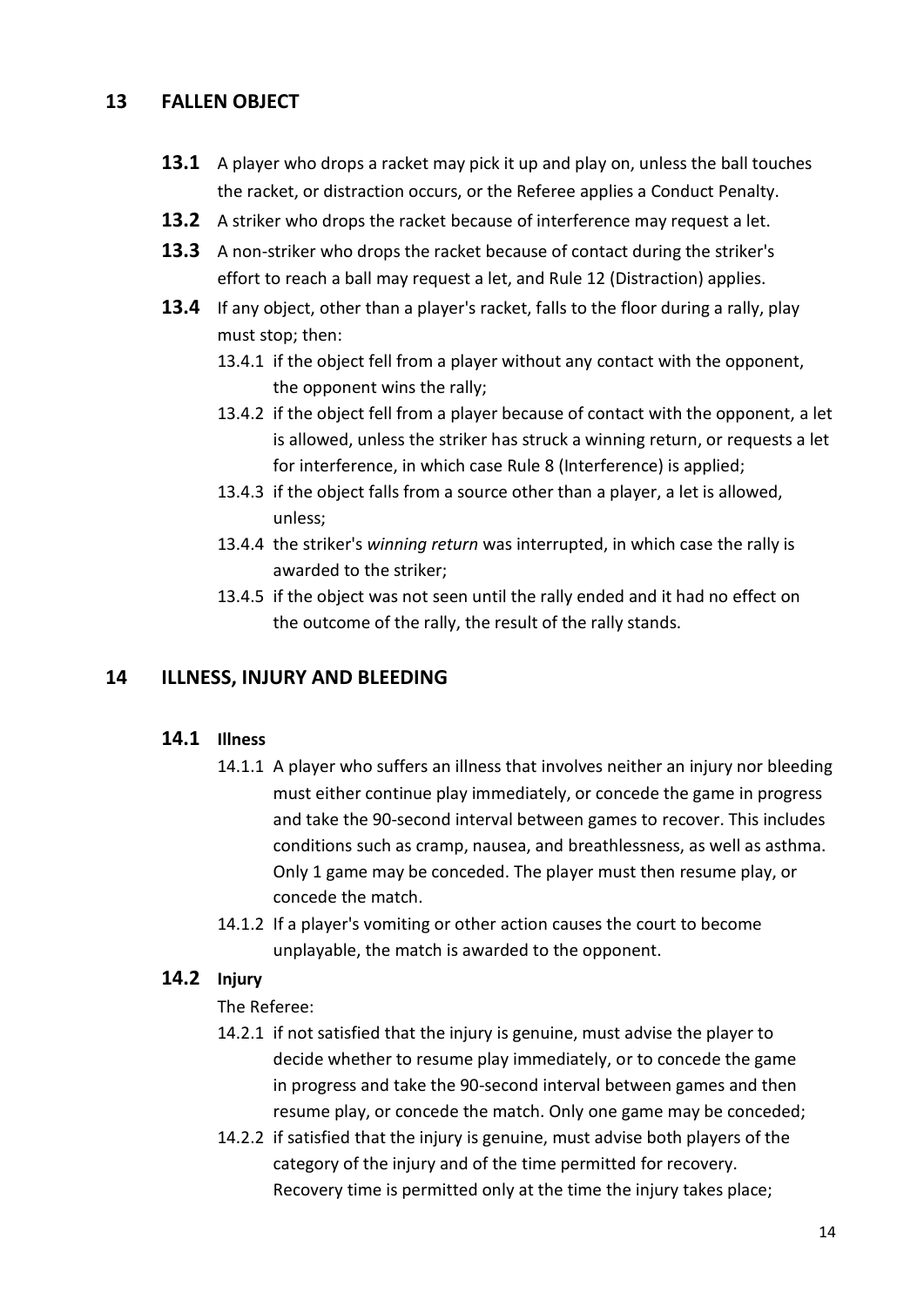14.2.3 if satisfied that this is a recurrence of an injury sustained earlier in the match, must advise the player to decide whether to resume play immediately or concede the game in progress and take the 90-second interval between games, or concede the match. Only one game may be conceded.

**Note:** A player who concedes a game retains any points already scored.

# **14.3 Categories of injury:**

14.3.1 **Self-inflicted:** where the injury is the result of the player's own action.

> This includes a muscle tear or sprain, or a bruise resulting from a collision with a wall or falling over.

The player is permitted 3 minutes to recover and, if not then ready to resume play, must concede that game and take the 90-second interval between games for further recovery. Only 1 game may be conceded. The player must then resume play or concede the match.

- 14.3.2 **Contributed:** where the injury is the result of accidental action by both players. The injured player is permitted 15 minutes to recover. This may be extended by a further 15 minutes at the discretion of the Referee. If the player is then unable to continue, the match is awarded to the opponent. The score at the conclusion of the rally, in which the injury occurred, stands.
- 14.3.3 **Opponent-inflicted:** where the injury is caused solely by the opponent.
- 14.3.3.1 Where the injury is accidentally caused by the opponent, Rule 15 (Conduct) must be applied. The injured player is permitted 15 minutes to recover. If the player is then unable to resume play, the match is awarded to the injured player.
- 14.3.3.2 Where the injury is caused by the opponent's **deliberate** or **dangerous play or action**, if the injured player requires any time for recovery, the match is awarded to the injured player. If the injured player is able to continue without delay, Rule 15 (Conduct) must be applied.

# **14.4 Bleeding**

- 14.4.1 Whenever bleeding occurs, play must stop and the player must leave the court and attend to the bleeding promptly. Reasonable time for treatment is allowed. Play may resume only after the bleeding has stopped and, where possible, the wound has been covered.
- 14.4.2 If the bleeding was accidentally caused by the opponent, then Rule 15 (Conduct) must be applied.
- 14.4.3 If the bleeding is the result of the opponent's deliberate or dangerous play or action, the match is awarded to the injured player.
- 14.4.4 A player who is unable to stop the bleeding within the time permitted must either concede 1 game and take the 90-second interval and then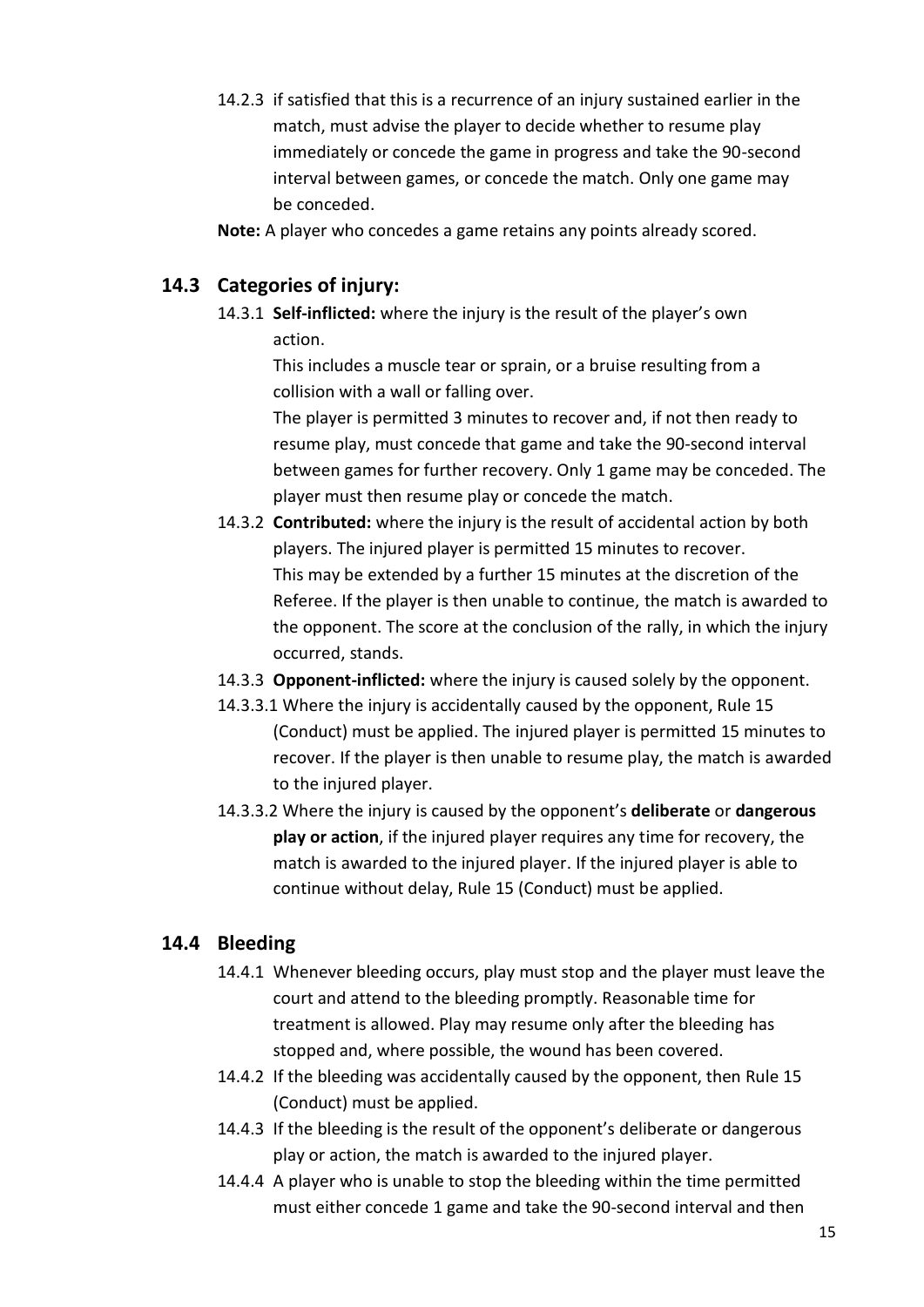continue play, or concede the match.

- 14.4.5 If blood is again visible during play, no further recovery time is permitted, and the player must concede the game in progress and use the 90-second interval between games for further treatment. If the bleeding has not then stopped, the player must concede the match.
- 14.4.6 The court must be cleaned and bloodstained clothing replaced.
- 14.5 An injured player may resume play before the end of any permitted recovery period. Both players must be given reasonable time to prepare to resume play.
- 14.6 It is always the injured player's decision whether or not to resume play.

## **15 CONDUCT**

- **15.1** Players must comply with any tournament regulations additional to these Rules.
- **15.2** Players may not place any object within the court.
- **15.3** Players may not leave the court during a game without the permission of the Referee.
- **15.4** Players may not request a change of any official.
- **15.5** Players must not behave in a manner that is unfair, dangerous, abusive, offensive, or in any way detrimental to the sport.
- **15.6** If a player's conduct is unacceptable, the Referee must penalise the player, stopping play if necessary.
	- Unacceptable behaviour includes, but is not limited to:
	- 15.6.1 audible or visible obscenity;
	- 15.6.2 verbal, physical or any other form of abuse;
	- 15.6.3 unnecessary physical contact, which includes pushing off the opponent;
	- 15.6.4 dangerous play, including an excessive racket swing;
	- 15.6.5 dissent to an Official;
	- 15.6.6 abuse of equipment or court;
	- 15.6.7 unfair warm-up;
	- 15.6.8 delaying play, including being late back on court;
	- 15.6.9 deliberate distraction;
	- 15.6.10 receiving coaching during play.
- **15.7** A player guilty of an offence may be given a Conduct Warning or penalised with a Conduct Stroke, a Conduct Game, or a Conduct Match, depending on the severity of the offence.
- **15.8** The Referee may impose more than one warning, stroke or game to a player for a subsequent similar offence, providing any such penalty may not be less severe than the previous penalty for the same offence.
- **15.9** A warning or a penalty may be imposed by the Referee at any time, including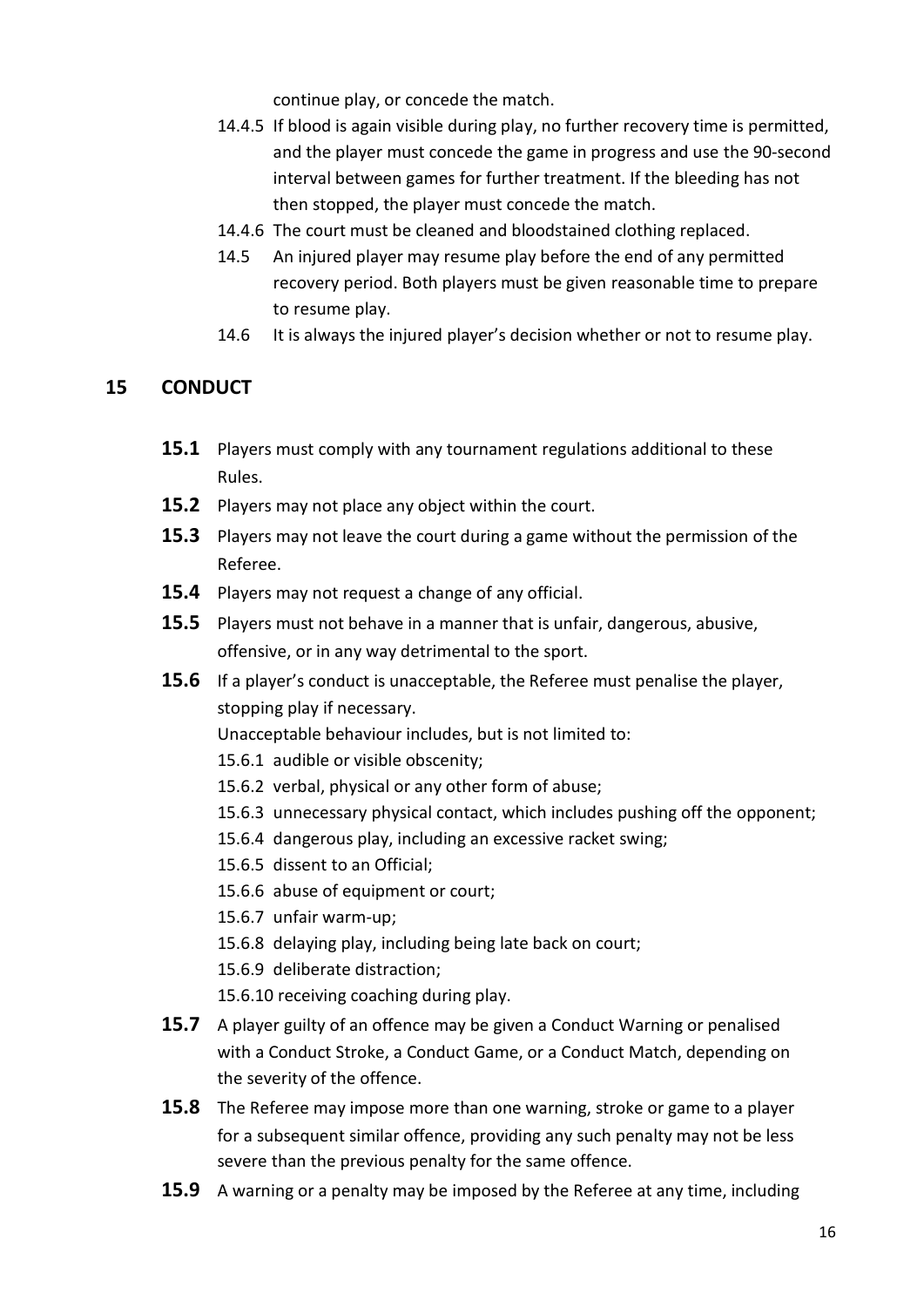during the warm-up and following the conclusion of the match.

- **15.10** If the Referee:
	- 15.10.1 stops play to issue a Conduct Warning, a let is allowed;
	- 15.10.2 stops play to award a Conduct Stroke, that Conduct Stroke becomes the result of the rally;
	- 15.10.3 awards a Conduct Stroke after a rally has finished, the result of the rally stands, and the Conduct Stroke is added to the score;
	- 15.10.4 awards a Conduct Game, that game is the one in progress or the next one if a game is not in progress. In the latter case an additional interval of 90 seconds does not apply;
	- 15.10.5 awards a Conduct Game or a Conduct Match, the offending player retains all points or games already won;
- **15.11** When a Conduct Penalty has been imposed, the Referee must complete any required documentation.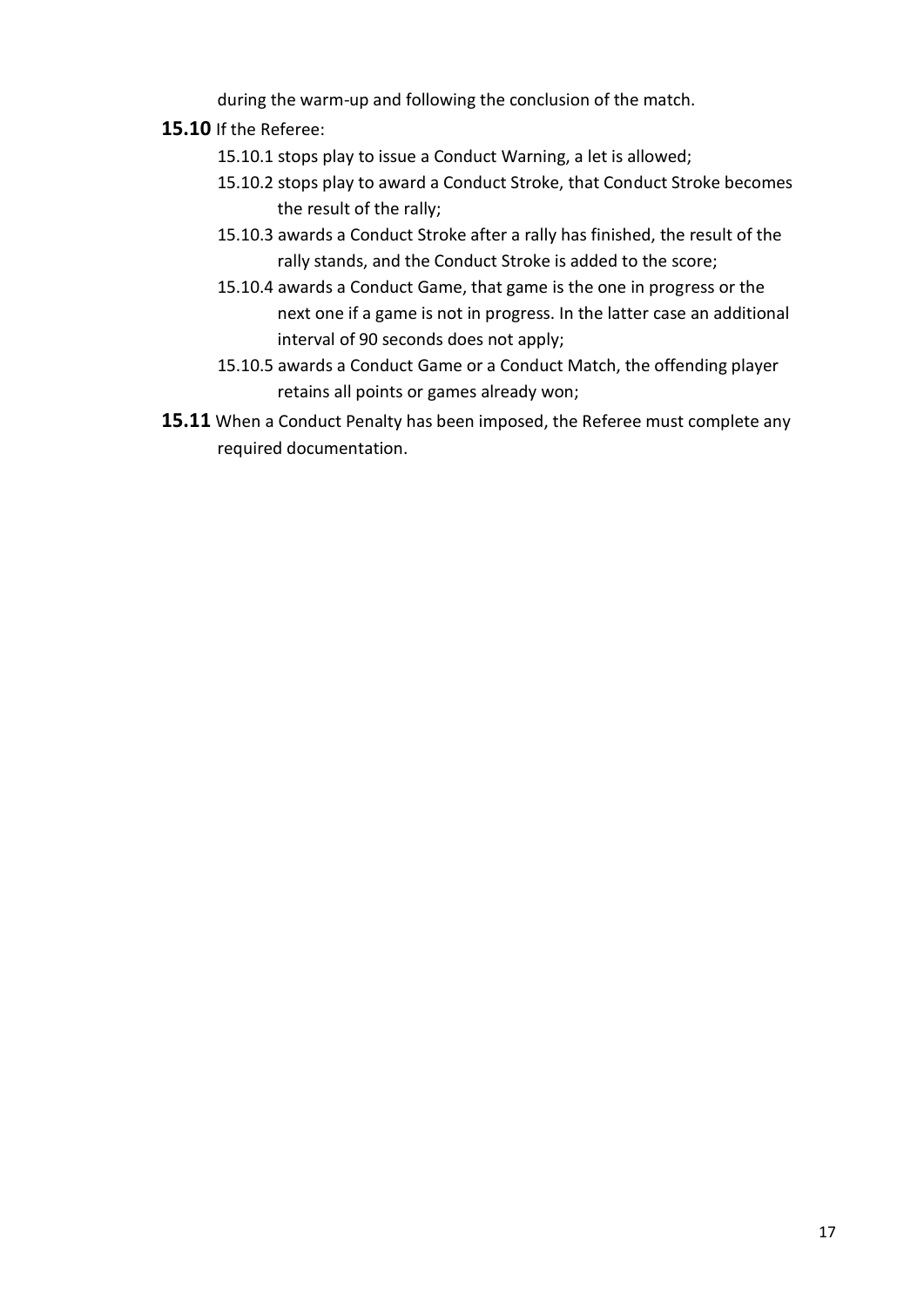# **APPENDIX 1 - DEFINITIONS**

| <b>APPEAL</b>           | A player's request to the Referee to review a Marker's call or lack of a call,<br>or to appeal that the ball is broken. |
|-------------------------|-------------------------------------------------------------------------------------------------------------------------|
| <b>ATTEMPT</b>          | Any forward movement of the racket towards the ball. A fake swing is also                                               |
|                         | an attempt, but racket preparation with only a backswing and no forward                                                 |
|                         |                                                                                                                         |
|                         | movement towards the ball is not an attempt.                                                                            |
| <b>BOX, SERVICE-BOX</b> | A square area on each side of the court bounded by the short-line, a<br>side wall and by 2 other lines.                 |
| <b>CORRECTLY STRUCK</b> | When the ball is struck with the racket, held in the hand, not more than                                                |
|                         | once, and without prolonged contact on the racket.                                                                      |
| <b>DOWN</b>             | A return that hits the tin or the floor before reaching the front wall, or                                              |
|                         | hits the front wall and then the tin.                                                                                   |
| <b>FAIR VIEW</b>        | Enough time to view the ball and prepare to strike it as it returns from                                                |
|                         | the front wall.                                                                                                         |
| <b>FAULT</b>            | A serve that is not good.                                                                                               |
| <b>FURTHER ATTEMPT</b>  | A subsequent attempt by the striker to serve or return a ball that is                                                   |
|                         | still in play, after having already made one or more attempts.                                                          |
| <b>GAME</b>             | A part of a match. A player must win 3 games to win a best of 5-game                                                    |
|                         | match and 2 games to win a best of 3-game match.                                                                        |
| <b>GOOD RETURN</b>      | A return that is struck correctly and that travels to the front wall either                                             |
|                         | directly or after hitting another wall or walls without going out, and that                                             |
|                         | hits the front wall above the tin and below the out-line.                                                               |
| <b>HAND OUT</b>         | A change of server.                                                                                                     |
| <b>LET</b>              | The result of a rally that neither player wins. The server serves again.                                                |
| <b>MATCH</b>            | The complete contest, including the warm-up.                                                                            |
| <b>NOT UP</b>           | A return that:                                                                                                          |
|                         | a player does not strike correctly; or                                                                                  |
|                         | bounces more than once on the floor before being struck; or                                                             |
|                         | touches the striker or the striker's clothing.                                                                          |
| <b>OUT</b>              | A return that:                                                                                                          |
|                         | hits the wall on or above the out-line; or                                                                              |
|                         | hits any fixture above the out-line; or                                                                                 |
|                         | hits the top edge of any wall of the court; or                                                                          |
|                         | passes over a wall and out of the court; or                                                                             |
|                         | passes through any fixture.                                                                                             |
| <b>QUARTER-COURT</b>    | One of two equal parts of the court bounded by the short-line, a side wall,                                             |
|                         | the back wall and the half-court line.                                                                                  |
| <b>RALLY</b>            | A good serve followed by one or more alternate returns until one player                                                 |
|                         | fails to make a good return.                                                                                            |
| SERVICE-BOX             | See BOX, SERVICE-BOX.                                                                                                   |
| <b>STRIKER</b>          | A player is the striker from the moment the opponent's return rebounds                                                  |
|                         | from the front wall until the player's return hits the front wall.                                                      |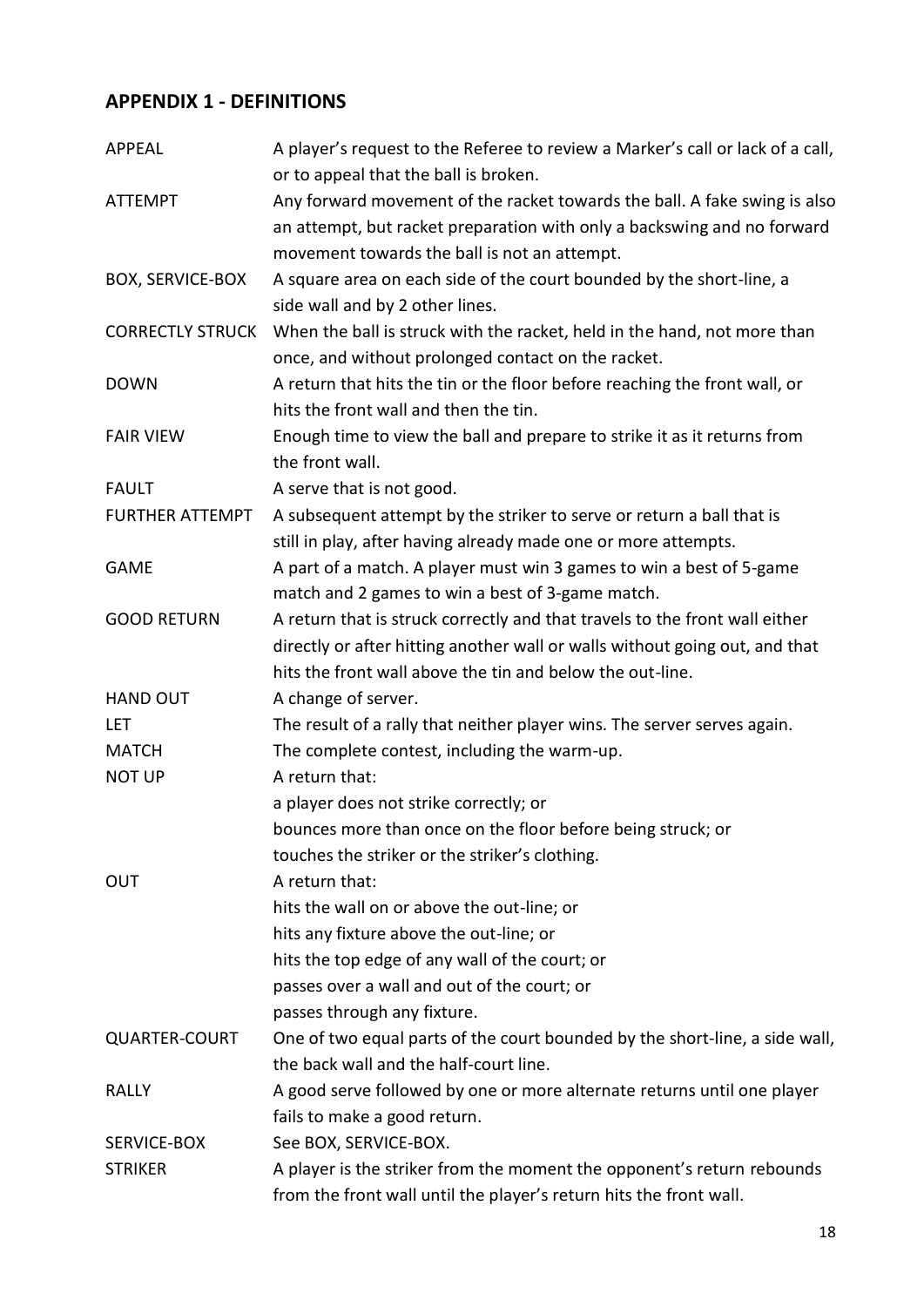| <b>TIN</b>            | The area of the front wall covering the full width of the court and                                                                                 |
|-----------------------|-----------------------------------------------------------------------------------------------------------------------------------------------------|
|                       | extending from the floor up to and including the lowest horizontal line.                                                                            |
| <b>TURNING</b>        | The action of the striker who strikes, or is in a position to strike,                                                                               |
|                       | Note: Shaping (preparing) to play the ball on one side and then bringing                                                                            |
|                       | the racket across the body to strike the ball on the other side is neither                                                                          |
|                       | turning nor making a further attempt.                                                                                                               |
| UNDERARM ACTION       | The act of striking the ball when serving, the arm cannot be elevated                                                                               |
|                       | above the horizontal position from the body. If this occurs then the                                                                                |
|                       | result of the serve is a "Fault".                                                                                                                   |
| <b>WINNING RETURN</b> | A good return that the opponent could not reach.                                                                                                    |
| <b>WRONG-FOOTED</b>   | The situation when a player, anticipating the path of the ball, moves in<br>one direction, while the striker strikes the ball in another direction. |

# **APPENDIX 2 - OFFICIALS' CALLS**

# **2.1 MARKER**

| <b>DOWN</b>       | To indicate that a player's return hit the tin, or the floor before reaching       |
|-------------------|------------------------------------------------------------------------------------|
|                   | the front wall, or hit the front wall and then the tin.                            |
| <b>FAULT</b>      | To indicate that a serve was not good.                                             |
| <b>HAND OUT</b>   | To indicate a change of server.                                                    |
| <b>NOT UP</b>     | To indicate that a return:                                                         |
|                   | was not struck correctly; or                                                       |
|                   | bounced more than once on the floor before being struck; or                        |
|                   | touched the striker or the striker's clothing.                                     |
| <b>OUT</b>        | To indicate that a return:                                                         |
|                   | hit the wall on or above the out-line; or                                          |
|                   | hit any fixture above the out-line; or                                             |
|                   | hit the top edge of any wall of the court or                                       |
|                   | passed over a wall and out of the court;                                           |
|                   | or passed through any fixture.                                                     |
| 20-ALL:           | IF THE GAME SCORE REACHES 20-ALL, THEN THE WINNER OF THAT GAME                     |
|                   | IS THE FIRST PLAYER TO REACH 22 POINTS.                                            |
| <b>GAME BALL</b>  | To indicate that a player requires one point to win the game.                      |
| <b>MATCH BALL</b> | To indicate that a player requires one point to win the match.                     |
| YES, LET/ LET     | To repeat the Referee's decision that a rally is to be replayed.                   |
|                   | STROKE TO (PLAYER) To repeat the Referee's decision to award a stroke to a player. |
| <b>NO LET</b>     | To repeat the Referee's decision that a request for a let is disallowed.           |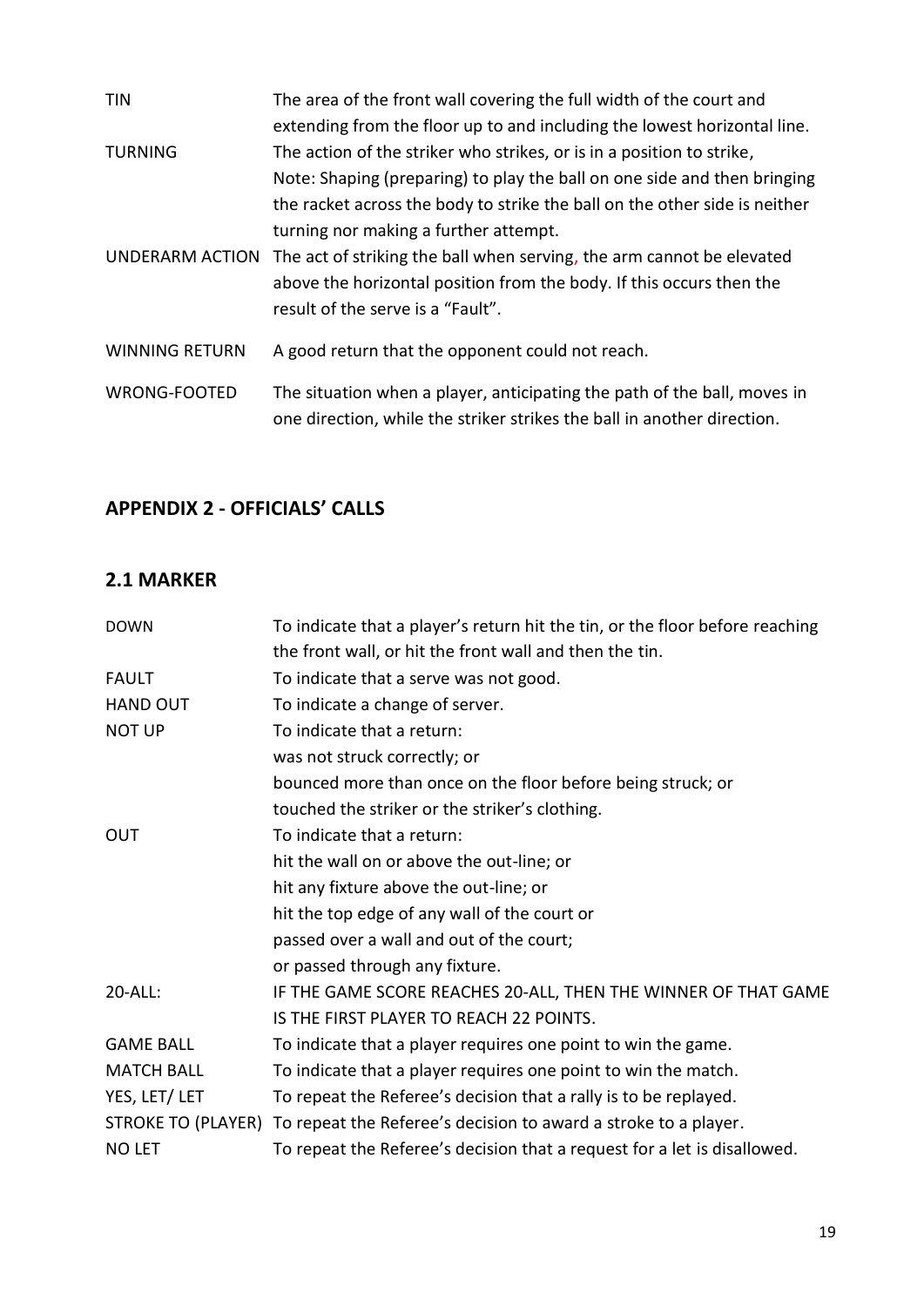#### **EXAMPLES OF MARKER'S CALLS**

- 1. Match introduction: "Smith to serve, Jones to receive, best of 3 games, love-all."
- 2. Order of calls:
	- i) Anything affecting the score (e.g. Stroke to Brown). ii) The score with the server's score always called first. iii) Comments on the score (e.g. Game ball).
- 3. Calling the score: "Not up. Hand-out, 4–3." "Yes let, 3–4." "Stroke to Jones, 20-19, Game Ball." "Fault, hand-out, 8–3." "Not up, 20-all: first player to reach 22." "20-19, Match Ball." "21-20, Match Ball."
- 4. End of a game: "21-16, game to Smith. Smith leads 1 game to love." "21-15, game to Jones. One game all." "21 –19, match to Jones, 2 games to 1, 16-21, 21-15, 21-19."
- 5. Start of successive games: "Smith leads 1 game to love. Love-all." "1 game all. Jones to serve, love-all."

## **2.2 REFEREE**

| <b>FIFTEEN SECONDS</b><br><b>HALF-TIME</b> | To advise that 15 seconds of a permitted interval remain.<br>To advise that 2 % minutes of the warm-up period have passed. |
|--------------------------------------------|----------------------------------------------------------------------------------------------------------------------------|
| LET / PLAY A LET                           | To advise that a rally is to be replayed in circumstances where the<br>Wording:                                            |
|                                            | "Yes, Let" is not appropriate (e.g. when neither player has<br>requested a let).                                           |
| <b>NO LET</b>                              | To disallow a let.                                                                                                         |
| STROKE TO (player)                         | To advise that a stroke is being awarded.                                                                                  |
| <b>TIME</b>                                | To indicate that a permitted interval has elapsed.                                                                         |
| YES, LET                                   | To allow a let.                                                                                                            |
|                                            | CONDUCT WARNING To advise that a Conduct Warning is being issued, e.g.:                                                    |
|                                            | "Conduct Warning Smith for delaying play."                                                                                 |
| <b>CONDUCT STROKE</b>                      | To advise that a Conduct Stroke is being awarded, e.g.:                                                                    |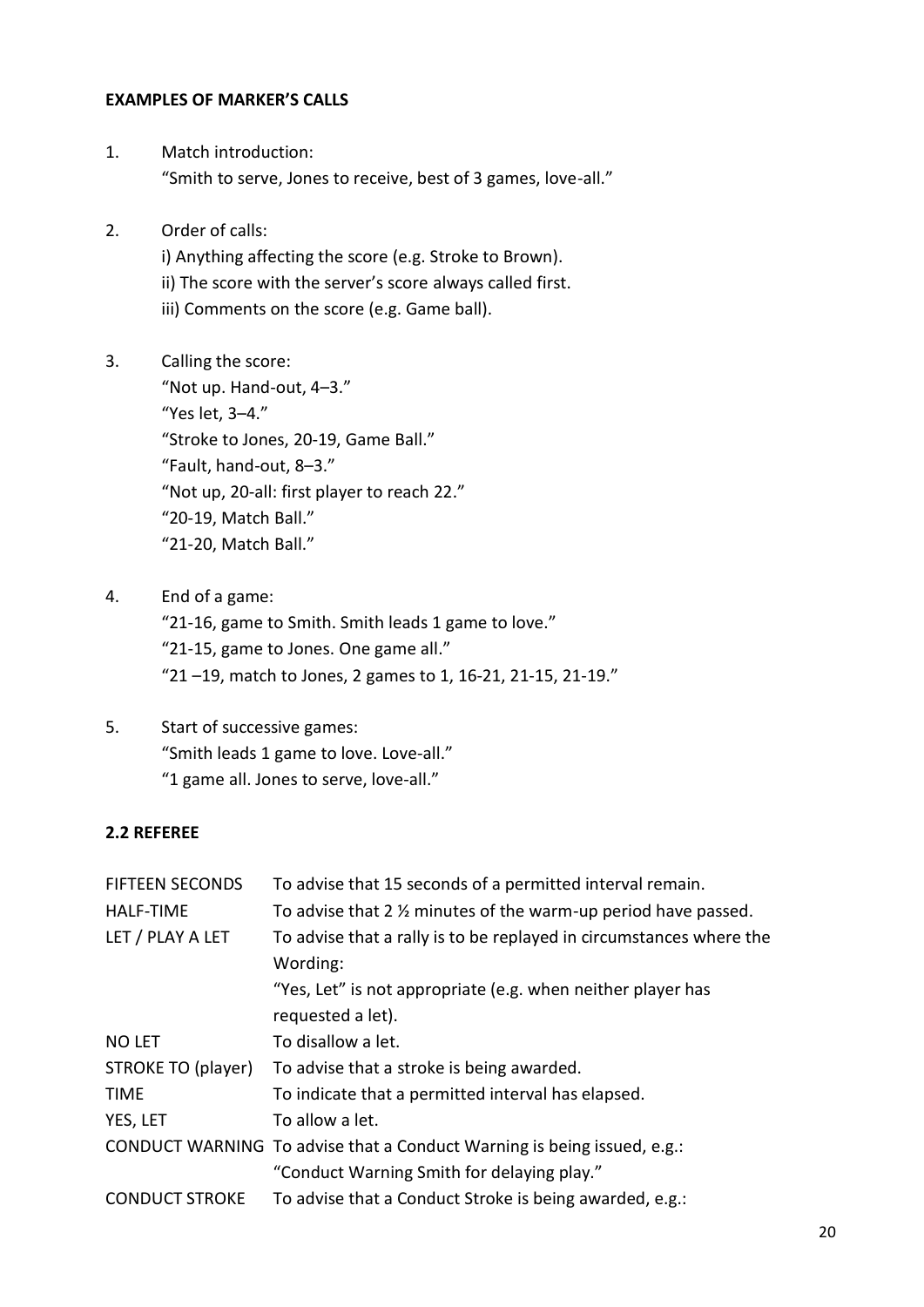|                      | "Conduct Smith, Stroke to (other player) for delay of game."     |
|----------------------|------------------------------------------------------------------|
| <b>CONDUCT GAME</b>  | To advise that a Conduct Game is being awarded, e.g.:            |
|                      | "Conduct Jones, Game to (other player) for abuse of opponent."   |
| <b>CONDUCT MATCH</b> | To advise that a Conduct Match is being awarded, e.g.:           |
|                      | "Conduct Jones, Match to (other player) for dissent to Referee." |

## **APPENDIX 3 - PROTECTIVE EYEWEAR**

The Australian Racquetball Association recommends that all players should wear protective eyewear, manufactured to an appropriate National Standard, properly over the eyes at all times during play, including the warm-up.

Current National Standards for Racket Sport Eye Protection are published by the Canadian Standards Association, the United States ASTM, Standards Australia/New Zealand and British Standards Institution. It is the responsibility of the player to ensure that the quality of the product worn is appropriate for the purpose.

Protective eyewear, meeting any of the above standards (or equivalent), is mandatory for all Juniors i.e. under 19 years of age, when on court at any time.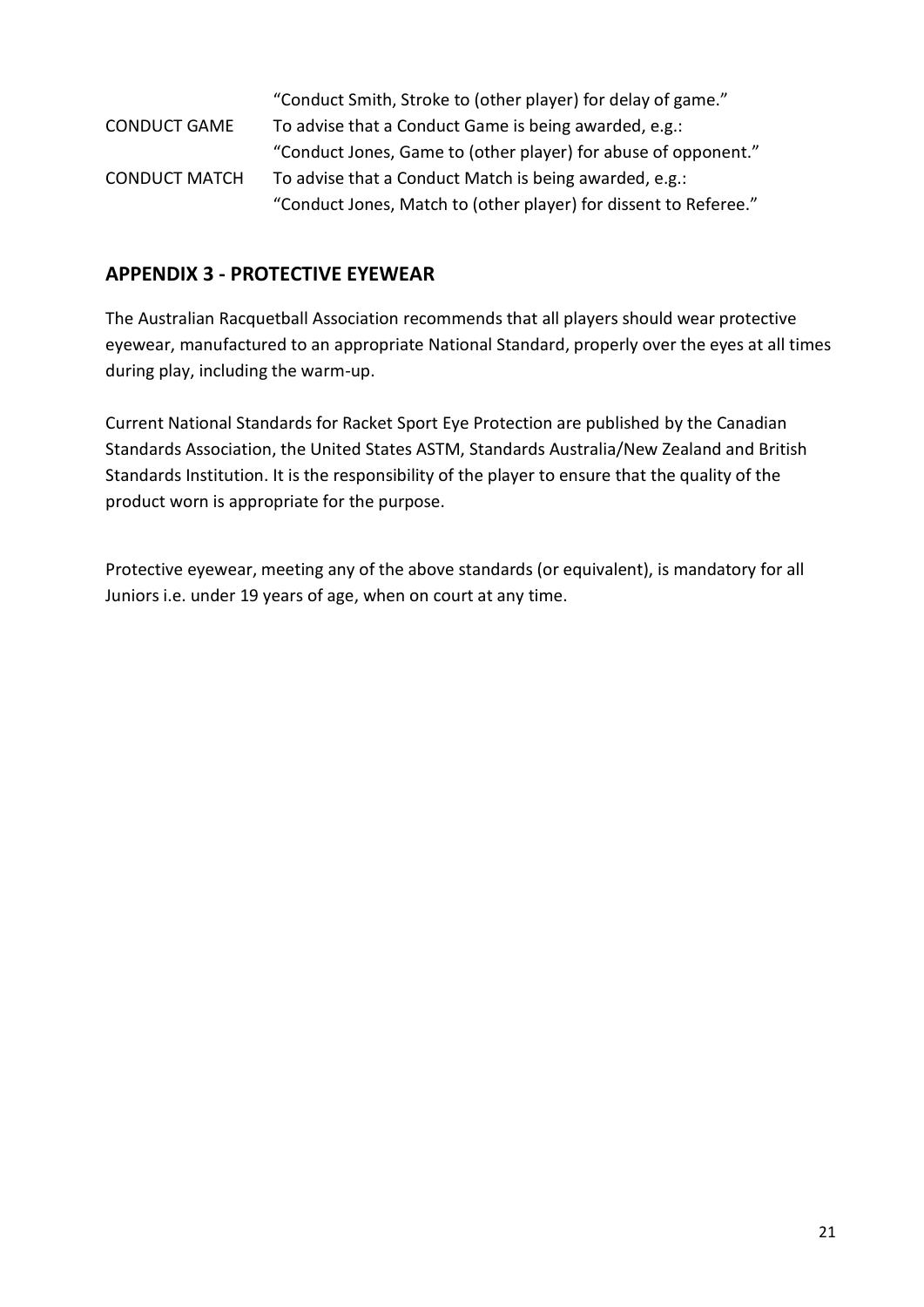# **APPENDIX 4 - TECHNICAL SPECIFICATIONS**

#### **APPENDIX 4.1**

#### **DESCRIPTION AND DIMENSIONS OF A SINGLES COURT**

#### **DESCRIPTION**

A racquetball court is a rectangular area bounded by 4 walls: the front wall, 2 side walls and the back wall. It has a level floor and a clear height above the court area.

#### **DIMENSIONS**

| 9750 mm  |
|----------|
| 6400 mm  |
| 11665 mm |
| 4570 mm  |
| 2130 mm  |
| 1780 mm  |
| 480 mm   |
| 4260 mm  |
| 1600 mm  |
| 50 mm    |
| 5640 mm  |
|          |

#### **NOTES**

- 1. The side-wall lines connect the front-wall line and the back-wall line.
- 2. The service-box is a square formed by the short-line, one side wall and two other lines marked on the floor.
- 3. The length, width and diagonal of the court are measured at a height of 1000 mm above the floor.
- 4. It is recommended that the front-wall line, side-wall lines, back- wall line and the top 50mm of the tin be shaped so as to deflect any ball that strikes them.
- 5. The tin must not project from the front wall by more than 45 mm.
- 6. It is recommended that the door to the court be in the centre of the back wall.
- 7. The general configuration of a squash court, its dimensions and its markings are illustrated on the diagram at Appendix 4.2.

#### **CONSTRUCTION**

A racquetball court may be constructed from various materials providing they have suitable ball rebound characteristics and are safe for play; however, the World Squash Federation(WSF), publishes a Squash Court Specification which contains recommended standards. A National or Regional Governing Body may require that the WSF standards must be met for competitive play.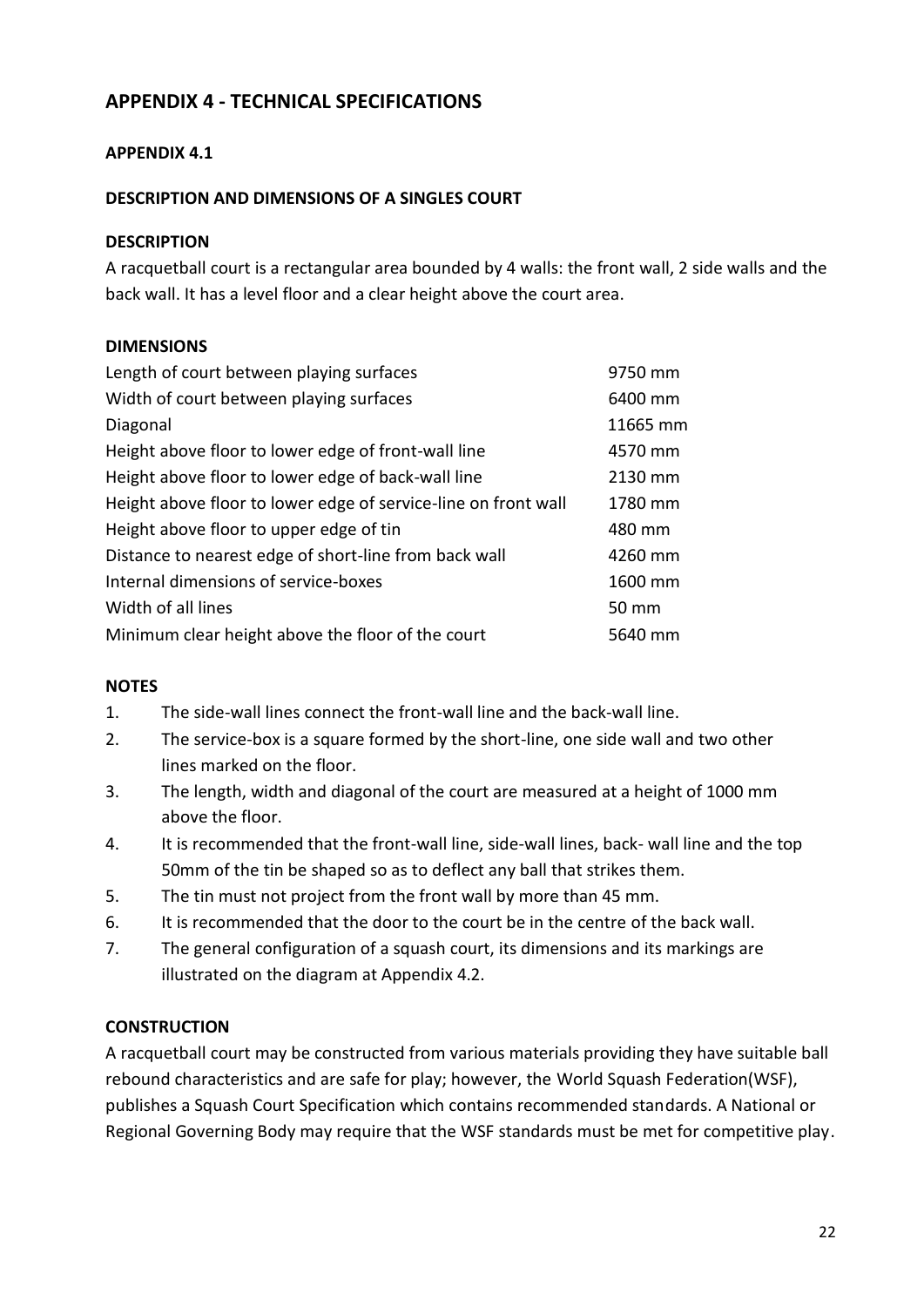#### **APPENDIX 4.2 GENERAL CONFIGURATION OF THE AUSTRALIAN RACQUETBALL SINGLES COURT**



#### **THE RACQUET**

- **a)** The Racquet, including the bumper guard and all solid parts of the handle and frame must not exceed 55.8cm (22 inches) in length and 29.2cm (11.5 inches) in width.
- **b)** The Racquet shall include a wrist strap that must be secured around the player's wrist, so as to prevent the Racquet escaping the player's control while striking the ball. The racquet must remain in contact with the hand the racquet is secured to at all times when striking the ball.

The maximum length of the wrist cord is 45.72cm (18inches) as measured from one end of the cord to the other end. When stretched to its maximum, the wrist cord cannot be longer than 60.96cm (24 inches).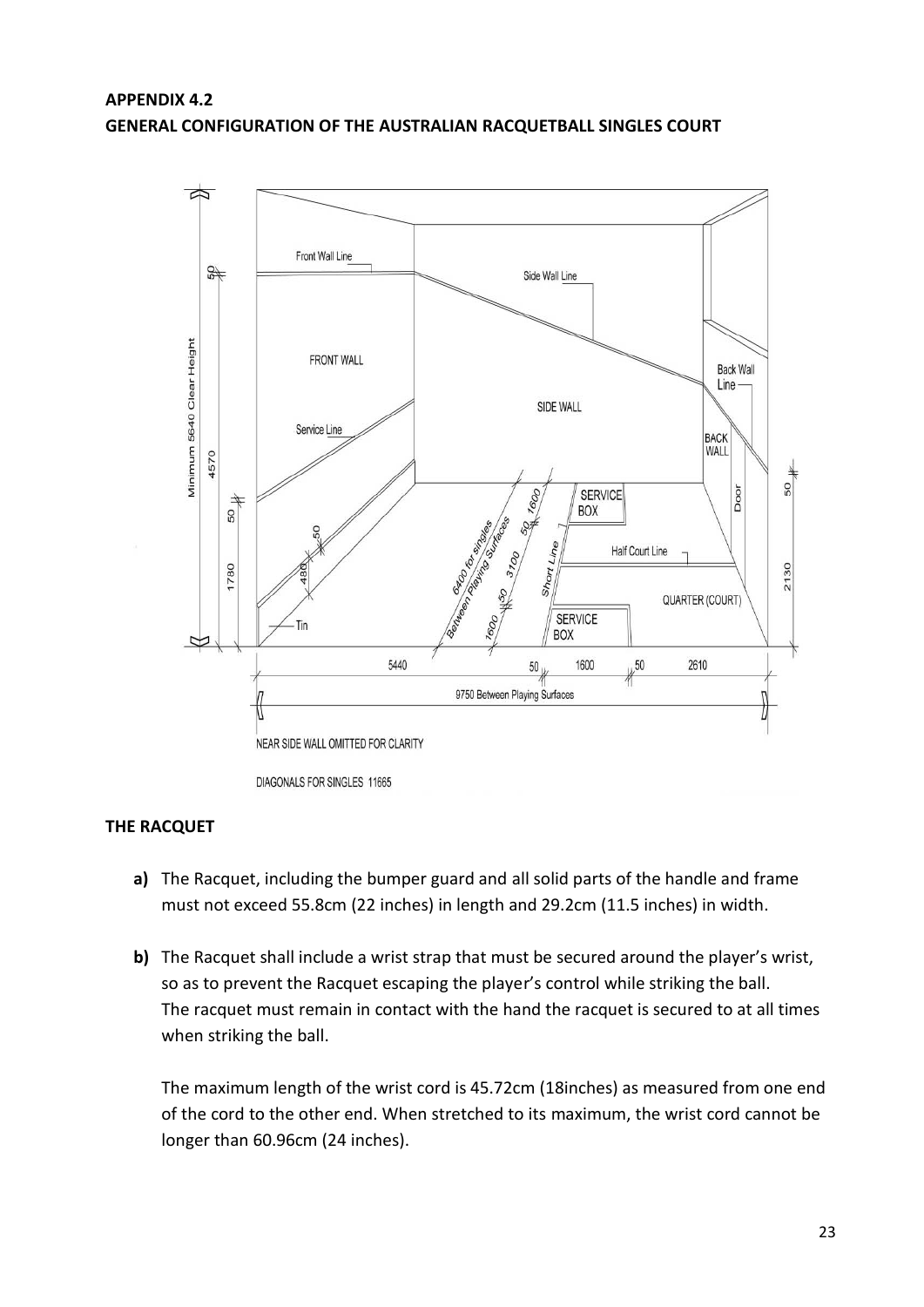The only exception to this rule will be when a player submits a medical certificate to the Australian Racquetball Association advising of a medical condition which precludes them from wearing a wrist strap, which is subsequently approved by the Australian Racquetball Association.

**c)** The Racquet frame may be made of any material, as long as it conforms to the above specifications.

#### **CONSTRUCTION**

- a) The head of the racket is defined as that part of the racket containing or surrounding the strung area.
- b) Strings and string ends must be recessed within the racket head or, in cases where such recessing is impractical because of racket material, or design, must be protected by a securely attached bumper strip.
- c) The bumper strip must be made of a flexible material which cannot crease into sharp edges following abrasive contact with the floor or walls.
- d) The bumper strip shall be of a white, colourless or unpigmented material. Where for cosmetic reasons a manufacturer chooses to use a coloured bumper strip, then the manufacturer shall demonstrate that this does not leave a coloured deposit on the walls or floor of the court after contact.
- e) The frame of the racket shall be of a colour and/or material which will not mark the walls or floor following an impact in normal play.
- f) The strings of the Racquet shall be "Gut", "Nylon" or a substitute material, provided metal is not used.
- g) Only two layers of strings shall be allowed and these shall be alternately interlaced or bonded where they cross and the string pattern shall be generally uniform and form a single plane over the racket head.
- h) Any grommets, string spacers or other devices attached to any part of the racket shall be used solely to limit or prevent wear and tear or vibration and be reasonable in size and placement for such purpose. They shall not be attached to any part of the strings within the hitting area (defined as the area formed by overlapping strings).
- i) There shall be no unstrung areas within the racket construction such that will allow the passage of a sphere greater than 50mm in diameter.
- j) The total racket construction including the head shall be symmetrical about the centre of the racket in a line drawn vertically through the head and shaft and when viewed face on.
- k) All changes to the racket specification will be subject to a notice period of two years before coming into force. The Australian Racquetball Association shall rule on the question of whether any racket or prototype complies with the above specifications, or is otherwise approved or not approved for play and will issue guidelines to assist in the interpretation of the above.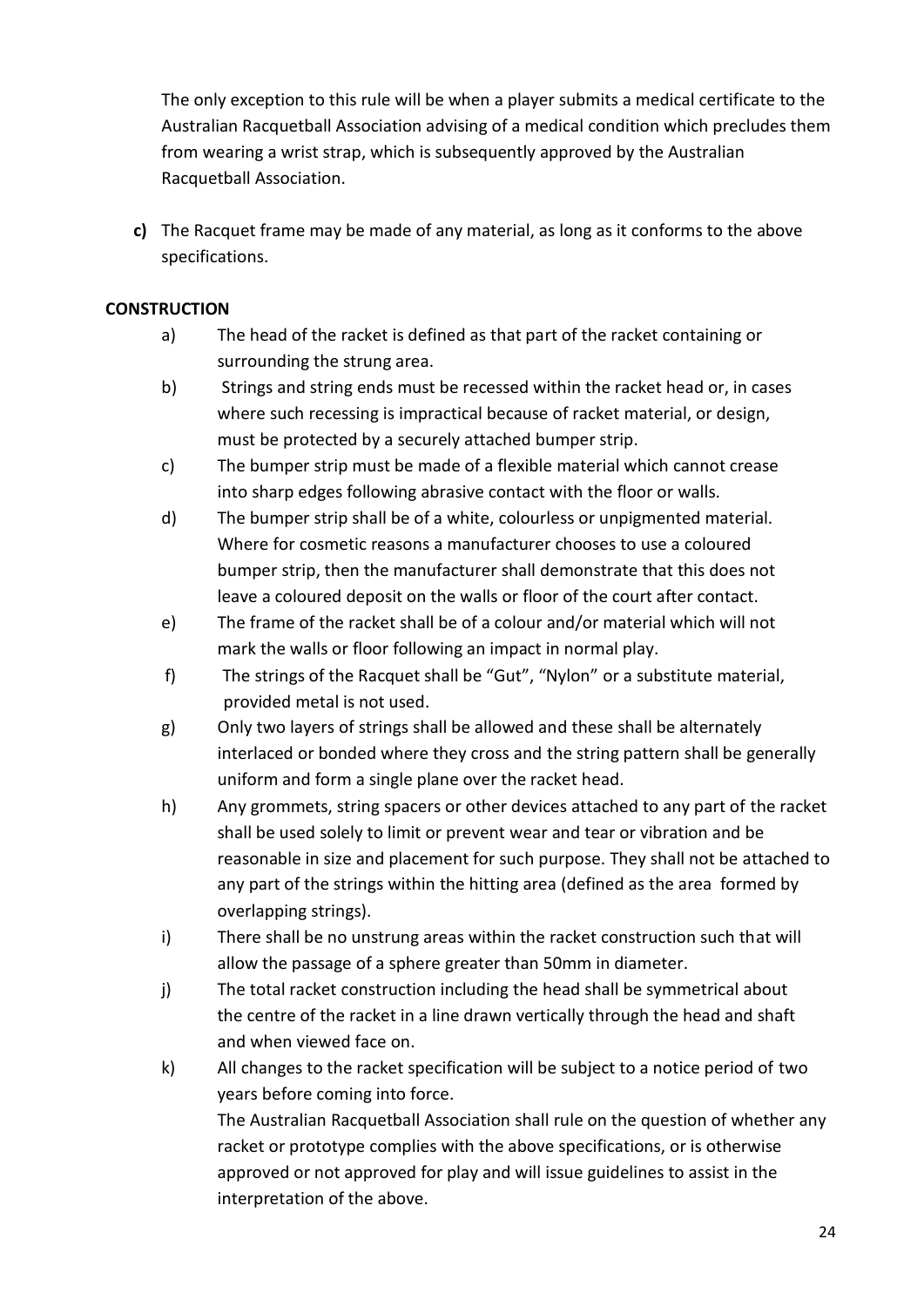#### **THE BALL**

The specifications for the standard Australian Racquetball ball are:

- **a)** It shall be a blue rubber ball.
- **b)** It shall be 57 mm (2.25") in diameter and weigh 43.3 45.7gms.
- **c)** Its rebound is to be 56% 61%.
- **d)** Its "deflection" is to be 28 31 mm where "deflection" represents a measure conducted to ascertain compression on impact